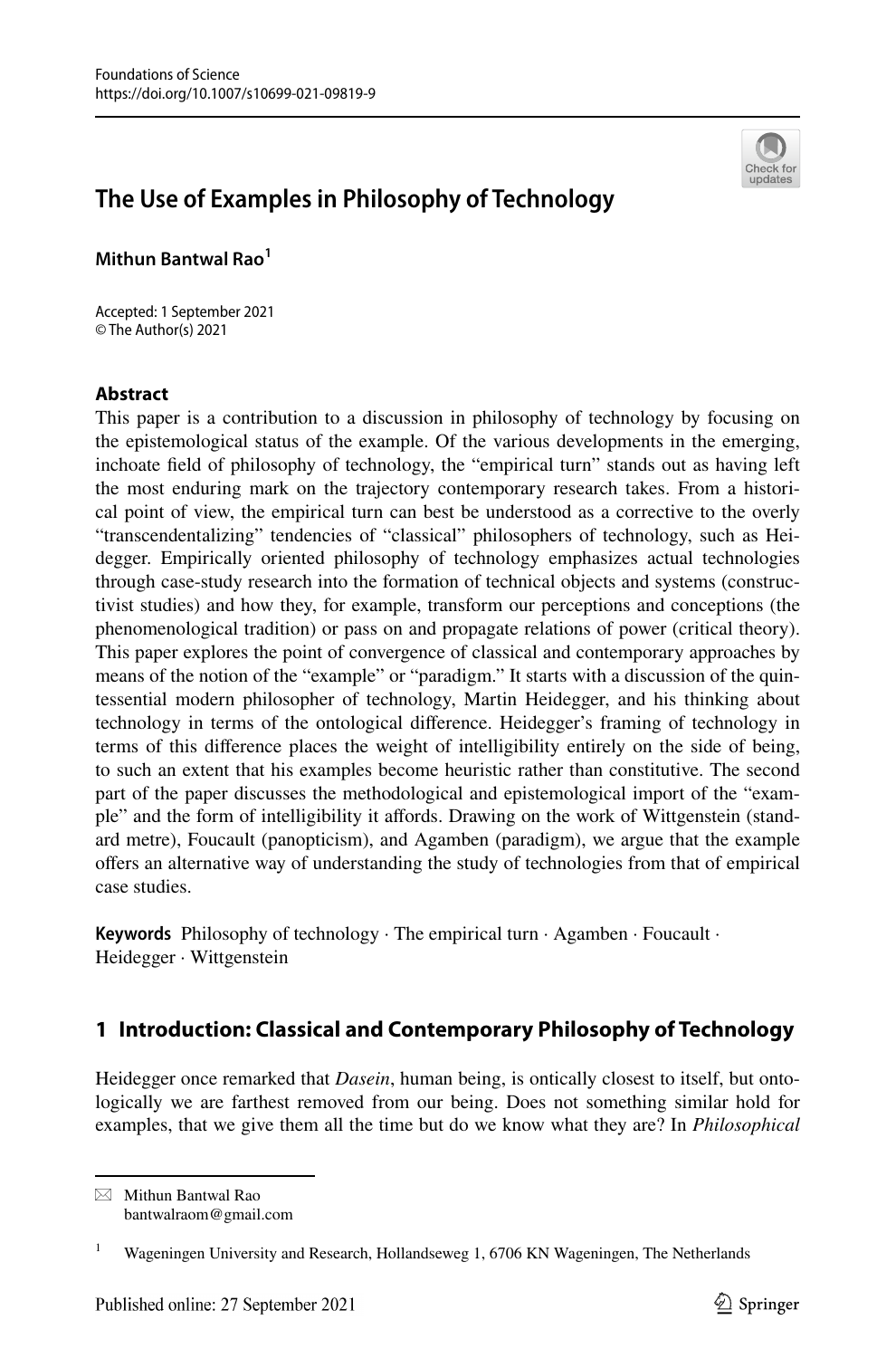*Investigations*, Wittgenstein draws attention to a curious artifact that is not an example *of* something but an example *as* example:

There is *one* thing of which one can neither say that it is one metre long, nor that it is notone metre long, and that is the standard metre in Paris.— But, this is, of course, not to ascribe any extraordinary property to it, but only to mark its peculiar role in the language-game of measuring with a metre-rule (Wittgenstein, [1953](#page-21-0), 21, emphasis in original).

A few lines later we read: "It is a paradigm in our language-game: something with which comparison is made. And this may be an important observation; but it is nonetheless an observation concerning our language-game.—our method of representation" (ibid., 22). The standard metre rule (the physical object) is as mundane as it is extraordinary, or rather, it is extraordinary not because of some intrinsic quality of this specifc platinum bar but for the very reason that it is *treated as a paradigm*. It is extraordinary in that we cannot attribute length to it in meters as such for the very reason that it renders intelligible what length in meters *is* (of course, nowadays, it does not fulfll this role anymore, given the transition to a defnition based on lightspeed in vacuum, and has gone from paradigm to relic). The objective of this article is to understand the relevance of the structure of such artifacts for the philosophy of technology.

Of the various developments that have taken place over the last 30 years or so in the emerging, inchoate feld of philosophy of technology, *the empirical turn* (Achterhuis, [2001\)](#page-19-0) stands out as having left the most enduring mark on the trajectory contemporary research takes (Brey, [2010\)](#page-20-0).<sup>1</sup> Roughly, the "empirical turn" is an umbrella term for a collection of approaches aimed at bringing philosophy of technology into dialogue with the well-developed body of literature in the sociology of science and technology, or what is generally referred to as "science and technology studies" (STS). A chief methodological tenet of empirically oriented philosophy is its adherence to *case-study* research (Gerring, [2007;](#page-20-1) Yin, [2013\)](#page-22-0) and a *constructivist* outlook.<sup>[2](#page-1-1)</sup> Whether it is politics (Winner, [1986](#page-21-1)) that is under investigation, or the technical mediation of experience (Ihde, [1993](#page-20-2)), or the reproduction of capitalist hegemony (Feenberg, [2002](#page-20-3)), empirically oriented philosophy of technology tends to highlight the *contingency* of technology, its development, its use, placing itself at a critical distance from earlier "substantive" theories. Bringing philosophy of technology into debate with STS is the position taken by representatives of empirically oriented

<span id="page-1-0"></span><sup>&</sup>lt;sup>1</sup> Mitcham [\(1994](#page-21-2)) makes a useful distinction between the "humanities" philosophy of technology, focused on the "external" relations that technology entertains with society and subjectivity, and "engineering" philosophy, which is concerned with the "internal" relations of technology as such; roughly, this diference coincides with the continental/analytic divide in philosophy. Accordingly, there have been two empirical turns in philosophy of technology at both sides of the specter, although in this article the weight lies on the continental side, without in any downplaying the insight and worth of analytical work. For a good and more complete overview than presented here see Lemmens and Hui ([2021\)](#page-21-3).

<span id="page-1-1"></span><sup>2</sup> Constructivism comes in many guises. Bijker et al. [\(1987](#page-20-4)), for example, advocate a *social* constructivism, in which social agents shape technology. Latour ([2005\)](#page-21-4) opts to drop the epithet and defends *constructivism* plain and simple, with no diference in kind between human and non-human actors. The *critical* constructivism endorsed by Feenberg ([1999\)](#page-20-5) is based on *instrumentalization theory*, in which an analytical diference exists between the functionality of technology and its social meaning. The common denominator in these approaches lies in the belief that technological development and design—*pace* whig theory—do not follow a linear, teleological path, but emerge out of competing, often mutually exclusive, options. Put differently: trivially, of course, technology is "man-made," but naive commonsense might uphold the belief that there is a strict separation between socio-logic and techno-logic.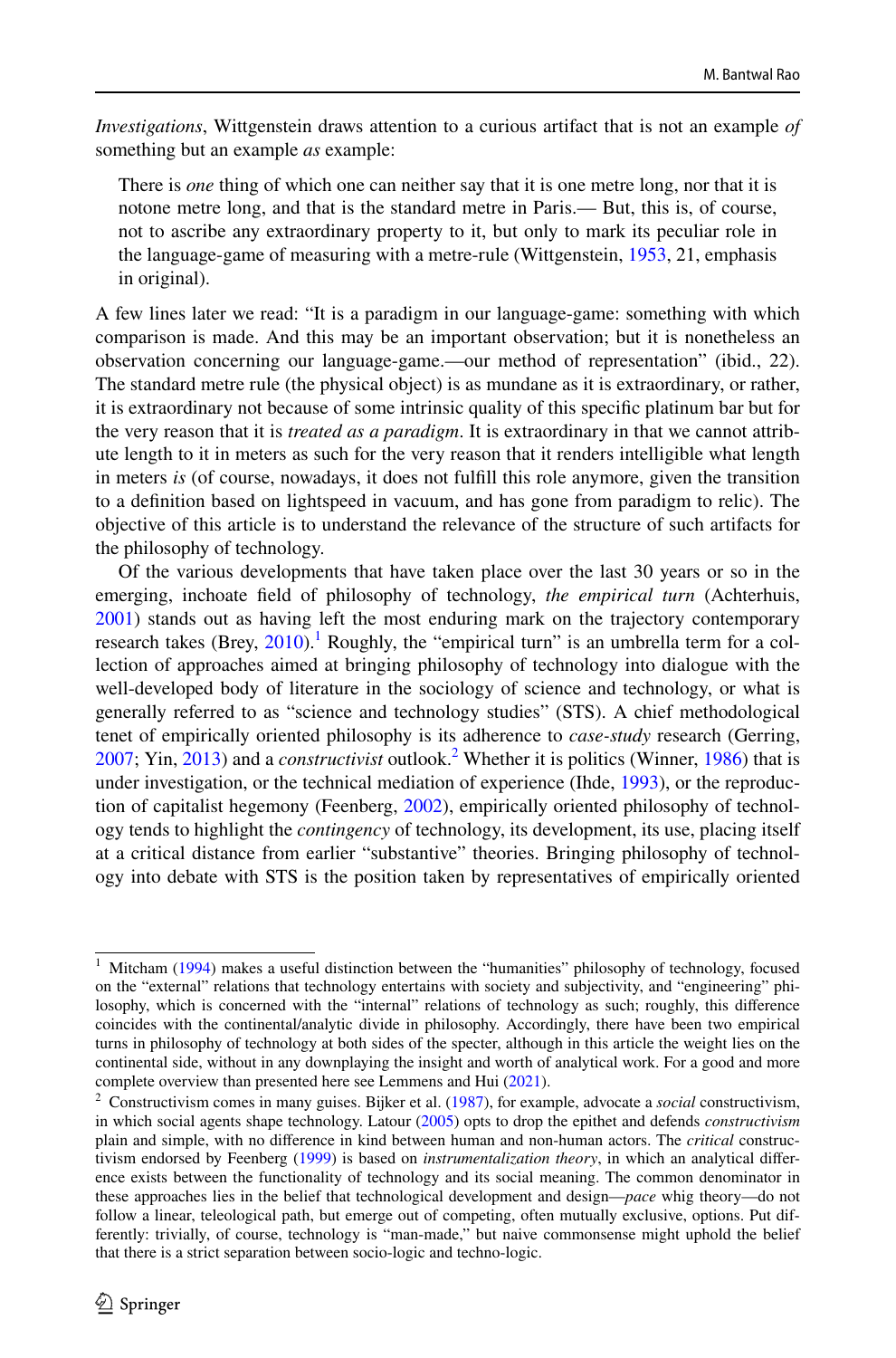thinkers such as Verbeek [\(2015](#page-21-5)), who believes that substantive theory adheres to outdated conceptions of human-society-technology relations, whereas Feenberg [\(1999](#page-20-5)) maintains the position that his main sources of inspiration (Marx and critical theory) can learn from the insights of (social) constructivism in terms of its study of particular cases, be it that Feenberg is much more reluctant to let go of "macro-concepts". While case-study research has many controversies surrounding it and its methodologies, another way of putting it is that the empirical turn is a turn to *things in concrete* (Coeckelbergh, [2018](#page-20-6)), as opposed to concepts in abstract, and perhaps more of an attitude than a methodology in the strict sense.

The empirical turn in the philosophy of technology has in many respects brought about what Thomas Kuhn's *The Structure of Scientifc Revolutions* did a few decades earlier in the philosophy of science: just as historians and sociologists of science found that social practice was constitutive of scientifc rationality, philosophers of technology came to see the practical factors implied in the formation of technical artifacts, and as philosophers of science started studying the intricacies of specifc sciences as opposed to science as such, philosophers of technology began to recognize the specifcities of technologies. Instead of understanding science and society as two separate realms only intersecting and interacting in terms of cause and efect, a discourse emerged that stressed the co-construction or co-evolution of science and society (i.e., how "external" social and economic factors infuence science, and how science in a sense takes place *within* these relations), which, *mutatis mutandis*, was taken up and appropriated by philosophers of technology.

To be sure, this analogy only goes so far: the sociological turn in philosophy of science transformed the discipline from a *prescriptive* one (Popper, Vienna Circle) into a *descriptive* one. The stakes of the empirical turn in philosophy of technology are less clear. Achterhuis ([2001\)](#page-19-0) speaks of a diference in approach between "classical" philosophy of technology (Heidegger, Marcuse, Ellul, Jonas) and contemporary theory.<sup>[3](#page-2-0)</sup> The distinction is made on the basis of the former's preoccupation with transcendental and historical conditions and the latter's with "real" empirical technologies. Feenberg ([1999\)](#page-20-5) distinguishes his own "critical constructivism" from Heidegger's essentialism by taxing Heidegger with a view which reduces technology to pure functionality, one that has Heidegger overlooking the social meanings of technologies, and how technology emerges from social relations. Feenberg's execution of the empirical turn, however, retains an element of transcendental discourse in its dual layer instrumentalization theory, in which the layers of function and meaning make up the a-historic essence of technology and empirical case studies reveal how instrumentalization is concretized.

Ihde's [\(2000](#page-20-7)) postphenomenological pluralism rejects transcendentalism and essentialism *tout court*, preferring to describe the efects of technologies on experience instead of the monolithic, reifcatory character ascribed to technology by classical thinkers, arguing, for example, that Marcuse analyzed Technology with a capital "T" (1990, 6), or rather *techniques*. According to Van Den Eede et al. [\(2015](#page-21-6)), the chief virtue of classical philosophy of technology lay in the destruction of the neutrality thesis, sometimes called

<span id="page-2-0"></span><sup>&</sup>lt;sup>3</sup> Cressman [\(2014](#page-20-8)) observes that "classical" is used as code for "obsolete"; while hardly agreeing that the questions raised by Heidegger or Marcuse are obsolete, we may recognize that any classifcation of intellectual epochs implies a degree of rhetorical exaggeration (within this framework, for example, where would one place the work of Simondon, who "generationally" certainly belongs to the classical category yet can hardly be accused of not paying attention to the empirical?).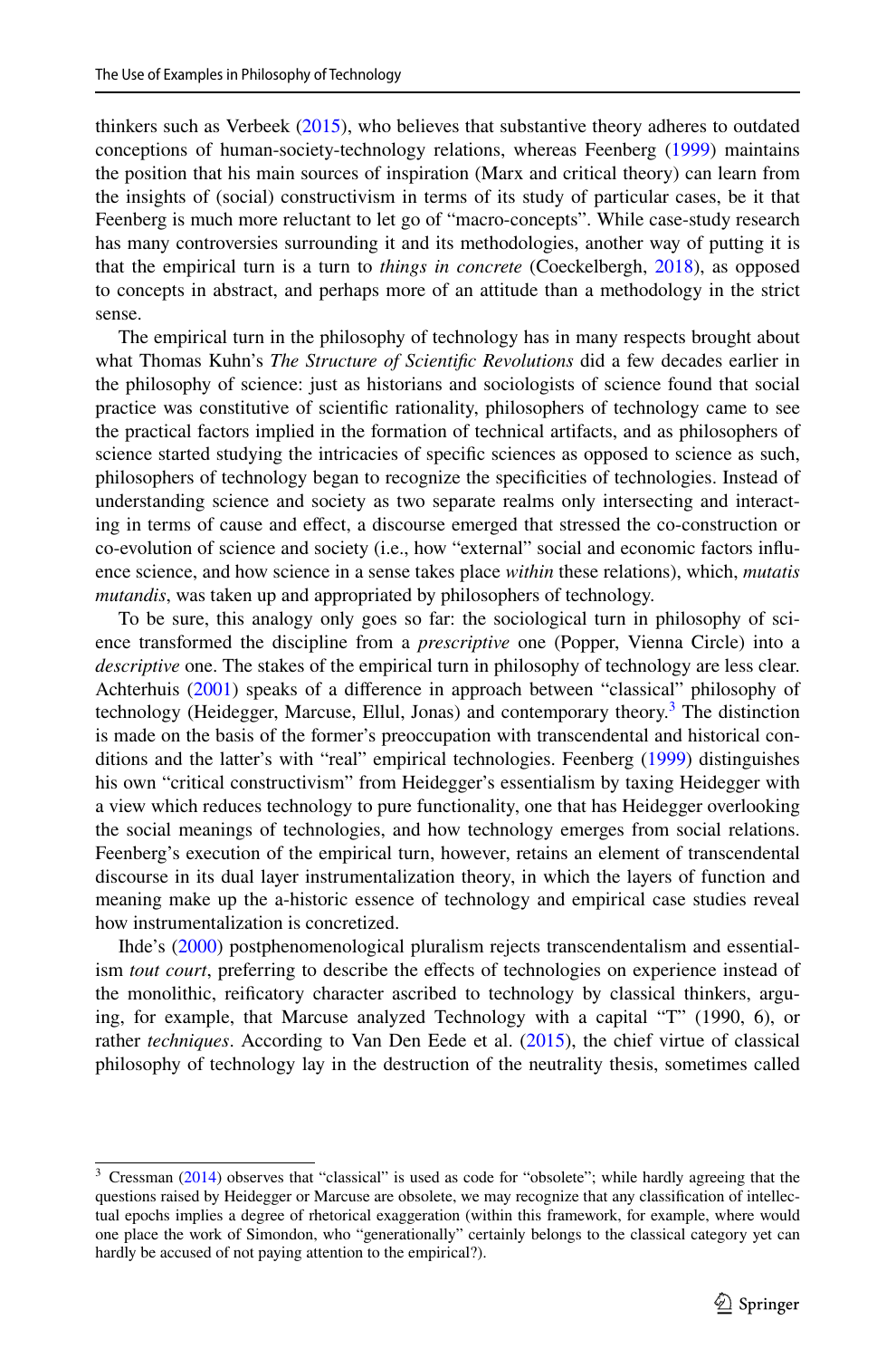"instrumentalism," and that the empirical turn is the reinterpretation of real technologies having dispensed with the image of technology as a mere means to an end.

The empirical turn is not without its detractors, however, such as Scharf ([2011\)](#page-21-7), who argues that philosophy of technology has lost track of abstraction by venturing too much into the concrete. The reliance on case-study research at the micro-level, as practiced in STS, may reveal nuances and details, but case-study research is equally bad at what grand theory excels at, such as the elucidation of systematic technological developments, or, *a fortiori*, the relations between technology and modernity as such. Accordingly, there has been a call for a bridging of the gap between technology studies and modernity theory, and indeed, some steps have been taken in that direction (e.g., Misa et al., 2003). Nevertheless, the discarding of the transcendental perspective has met with considerable hostility, ranging from warnings about how the empirical turn "carries the danger of turning 'philosophy of technology' into a shallow and uncritical feld, parasitically dependent on developments in industry" (Smith, [2014](#page-21-8), 15) to assertions about "the necessity of a 'transcendental (re) turn'" (Lemmens, [2015](#page-21-9), 4).

This ungenerous assessment is unwarranted insofar as empirically oriented philosophy of technology does not, in fact, advocate a wholesale abolition of philosophical abstraction, but, rather, desires to set out from the empirical description of actual technologies—aiming to determine the transformative character of technologies with regard to such philosophical felds such as politics or ethics. (Verbeek, [2015](#page-21-5)). One way of putting the matter diferently is that there is no hard divide between "empirical" thinkers, who only make contextdependent claims and "transcendental" thinkers, who only engage in characterizations of technological epochs. Another way of making the same point is that the diference between the two schools of thought is not so much "real" as it is rhetorical or even "polemical".<sup>[4](#page-3-0)</sup> For example, Feenberg [\(1999](#page-20-5), [2002,](#page-20-3) [2010](#page-20-9)) construes his critical theory/critical constructivism by engaging with Marx, the Frankfurt school, and social constructivism, but is at the same reluctant to let go of macro-concepts, such as (the technical code of) capitalism, class/formal bias and its counter-hegemony in democratic rationalization, while not shying away from concrete analysis (user appropriation of the Minitel as an *exemplary* case). Put diferently, the claim that "empirically" oriented philosophy of technology only engages with the concrete, and empirical, and neglects abstraction is a more difficult position to maintain. In that sense, the analysis that follows is akin to and indebted to the work of Borgmann ([1984\)](#page-20-10), who in fact gives an analysis of the contemporary technological era in a very Heideggerian spirit, but is methodically more difficult to put in one category or the other: in fact his analysis of the "device paradigm" is an "ontical" rewriting of Heideggerian insights by more supple concepts such as pattern, example, and paradigm.

Our own inclination in this debate is follow up on this style of analysis: the empirical turn has brought about a more nuanced and evenhanded view on the particularities of specifc technologies in comparison to more classical thinkers and a more direct link to technology development, and has been helpful when one is interested in felds such as ethics and politics, but that it is more difficult to see how the repetition of case studies brings us closer to a *philosophy* of technology. In a certain sense, philosophy of technology is in an aporia, having to choose between the general form of the transcendental and the particular content of the empirical. Thus, we would ask, how can we *rethink* the opposition between the transcendental and the empirical within philosophy of technology? Indeed,

<span id="page-3-0"></span><sup>&</sup>lt;sup>4</sup> Earlier versions of this article gravitated towards seeing the distinction as "real". We owe this oversight to one of the anonymous reviewers of this article.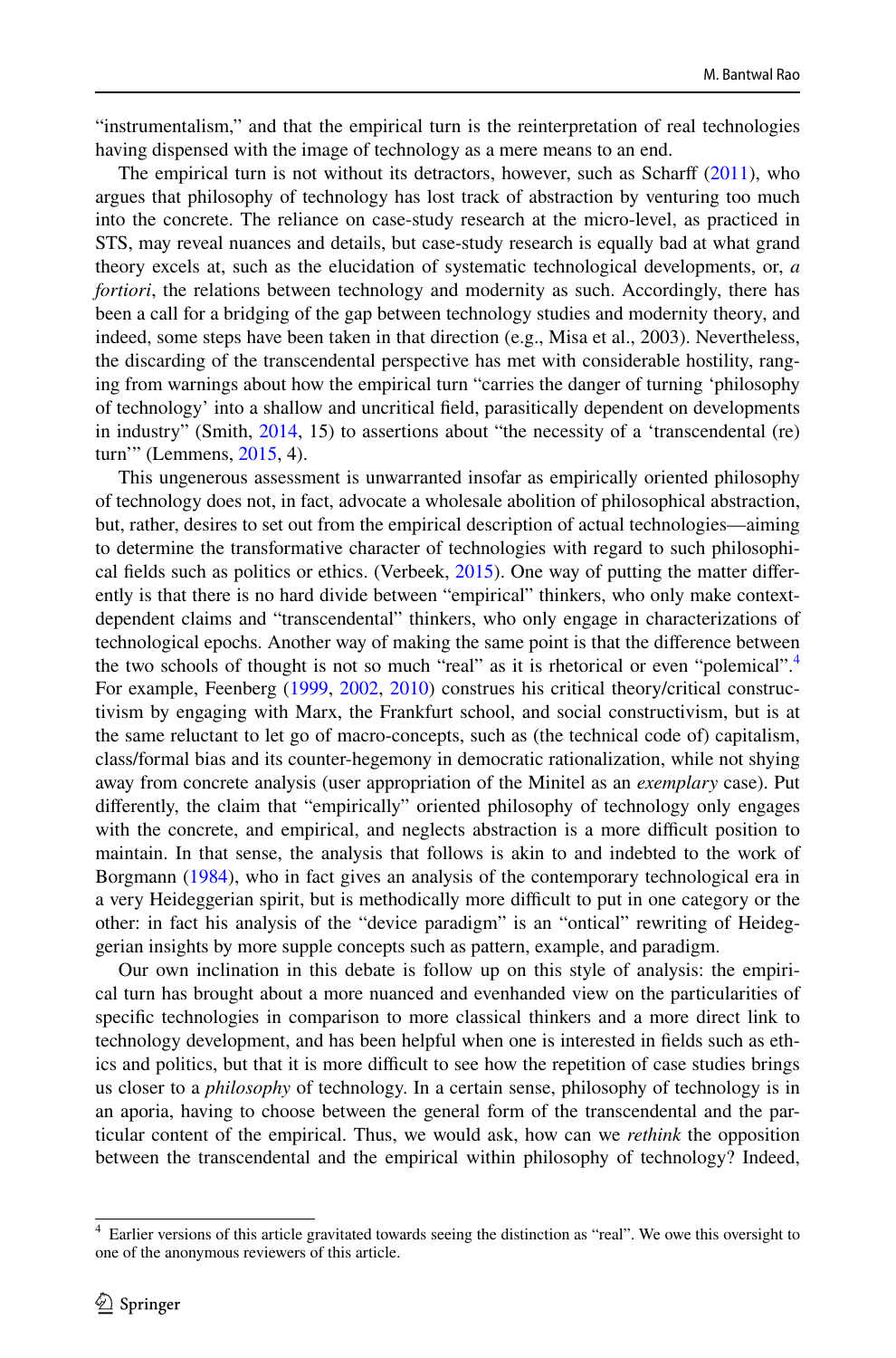can the empirical and the transcendental meet? Is there a *point of convergence* where the two intertwine and become indistinguishable? Thus, is there a possibility of a philosophical approach to technology studies that starts off from "actual technologies" but does not treat them as empirical givens? In the following we will argue that the notion of the "paradigm" can cast the debate in a diferent light: empirically oriented philosophers may argue that transcendentalists should get out of their armchair, whereas the latter uphold the view that empirical philosophy is an oxymoron; the aporia resorts to polemics as to whether philosophy has its own proper object or is more or less in line with the sciences (such as  $STS$ ).<sup>5</sup> Put simply, we argue that the empirical turn is a turn to examples of technologies, but in a very specifc way, namely, by the formation of empirical case studies. In this paper we explore how the notion of "paradigm" can shed light on the philosophical meaning of technologies without treating them as empirical givens.

Any mention of "paradigm" will immediately evoke associations with, and cannot bypass, the aforementioned Thomas Kuhn's seminal work on the paradigmatic character of the development of the natural sciences. Though notoriously equivocal,<sup>[6](#page-4-1)</sup> in *Structure* the notion of paradigm has at least two distinct meanings. First, paradigm is a *disciplinary matrix* or "the constellation of group commitments" (Kuhn, [1962,](#page-21-10) 182) that signifies the theories, beliefs, methods, and convictions upheld by and defning a community of scientists. This is indeed the meaning that paradigm has in common parlance, for example, when we say that Marxism was the dominant paradigm in technology studies in the 1970s, whereas nowadays it is STS. The second meaning, which Kuhn ([1962,](#page-21-10) 187) considered to be "the most novel and least understood aspect" of his book, is that of shared example, or *exemplar*. Kuhn's own example is Newton's second law of motion, and his point is probably well known to any freshman in natural sciences. Becoming a scientist consists less in rational refection, let alone in falsifcation or verifcation, than that it does in the *repetition* of such exemplars. Instead of understanding science as a rule-based enterprise, Kuhn's depiction emphasizes the normative character of exemplars, which need to be mastered in order to count as an accepted member of a scientifc community.

Kuhn's interest in paradigms sprang from their guiding scientists' normative behavior; ours here lies in their ontological, epistemological and methodological import. This paper has a two-fold structure. First, we start off by looking at Heidegger's philosophy of technology, which has been described as too abstract, too gloomy, and lacking practical insight. Without wishing to settle these matters, we interpret his thinking in a particular way: as against thinking in paradigms, and as thinking in terms of *being*, making his examples in the end *heuristic* rather than *constitutive*; our main reason for discussing Heidegger is not so much to give a new interpretation of his work, but rather to show how his thinking, and in this context, his use of examples, has given rise to a turn away from the type of analysis he engages in. The second part of this paper contains its positive contribution through readings of Wittgenstein, Foucault, and Agamben. In Wittgenstein's analysis of the standard metre we fnd an *ontology* of paradigms vis-à-vis the Platonist metaphysical tradition

<span id="page-4-0"></span> $<sup>5</sup>$  The question as to whether philosophy still has a proper object of study is a broader problematic within</sup> academic philosophy. One answer is: No, philosophy of language is fundamental linguistics, political philosophy abstract sociology, continental metaphysics literary sciences, and logic a branch of computer science, and precise disciplinary categorizations are a matter of administration. Another is the Heideggerian stance in which science is better at explaining reality and philosophy has *being* as its proper "object". In this broader philosophical context, we argue that perhaps this is a false dilemma.

<span id="page-4-1"></span><sup>&</sup>lt;sup>6</sup> Masterman [\(1970](#page-21-11)) identifies 22 distinct meanings in which Kuhn uses the word.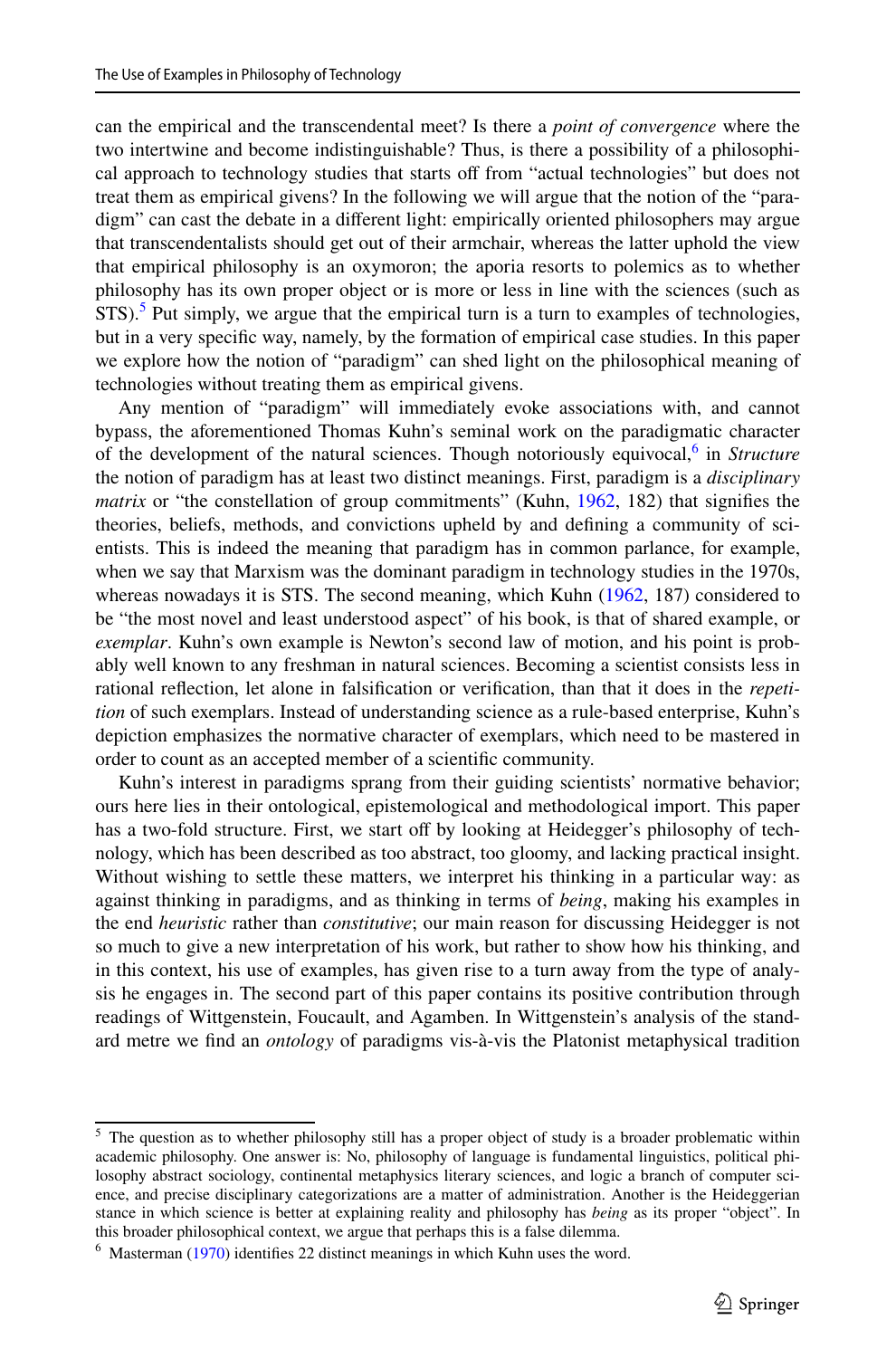(Sect. [3](#page-9-0)). In Sect. [4,](#page-12-0) we show that Foucault's analysis of the *panopticon* and *panopticism*, his most directly relevant contributions to the philosophy of technology, ofer him a methodological way of evading the empirical/transcendental distinction he fnds so problematic in the "Age of Man." Finally, we draw on the work of Agamben and his notion of example/ paradigm as a generalization of Foucault's methodology, making explicit and systematic Foucault's *epistemological* and *methodological* relevance for the notion of *analogy* for philosophy of technology. The relation between the authors is thus a move from *ontology* (Wittgenstein), through exhibition (Foucault), towards systematization as method (Agamben). In the end our aim is to raise new questions about philosophical thinking about technology: the empirical turn has brought about a very fruitful and worthwhile turn towards things, and allows for a way about thinking about the *meaning* and *ontology* of the technological age, not so much in terms of abstract concepts such as "Enframing" or "Total mobilization," but we want to draw attention to *singularities,* which are at the basis of our technological age: in biotechnology we can think, for example, of the Arabidopsis plant (as a concrete paradigm), in computer science of the Turing Machine (as the standard metre of computationality); these remarks will however be preliminary, setting the stage for a research agenda. Accordingly, the paper does not end with conclusion perse, but rather as a question on how paradigm/analogy can raise overlooked questions in philosophical thinking about technology.

#### **2 The Interior of Beings and the Exterior of Being: Heidegger and the Hydroelectric Plant**

The diference between the transcendental and the empirical, as Achterhuis [\(2001\)](#page-19-0) uses it, goes back to Kant, who employs it in an epistemic context, i.e., the conditions under which pure mathematics, physics, and metaphysics as a science are possible, and defnes it as a mode of cognition "that is occupied not so much with objects but rather with our mode of cognition of objects insofar as this is to be possible a priori" (Kant, [1998](#page-21-12), 133). In *Critique of Pure Reason*, Kant regards this project as too comprehensive to complete and limits himself to spelling out the necessary conditions of possibility for objects of experience, viz., the forms of intuition of space and time and the twelve categories of understanding. In the strict technical sense, an *argument* is transcendental when a given premise cannot be thought without assuming a nonobvious presupposition without which the premise cannot be thought (Rorty, [1971;](#page-21-13) Stroud, [1968\)](#page-21-14); when reduced to its bare essentials, however, the diference between the transcendental and the empirical arguably boils down to a way of developing a more sophisticated jargon serving to rephrase the form/content dichotomy. That is to say, Kant fnds in the *form* of the transcendental structures of experience a transhistorical basis that is exempt from the contingency of the content of that very experience. In philosophy of technology, more recently, there is no a consensus view on what to make of this distinction within the feld. Lemmens ([2021\)](#page-21-15), for example, argues for a return to the transcendental in the historical *technological* sense, in efect arguing for a Stieglerian view in which *technics* is the transcendental, but also more generally, he argues that philosophy of technology needs to reckon with *totality* in view of the planetary crisis, or more popularly: the Anthropocene. Besmer [\(2021\)](#page-19-1) argues that philosophy of technology also needs a turn away from the empirical but perhaps not towards the transcendental, in fact arguing that the very distinction is not very useful from the outset. Zwier et al. ([2016\)](#page-22-1), on the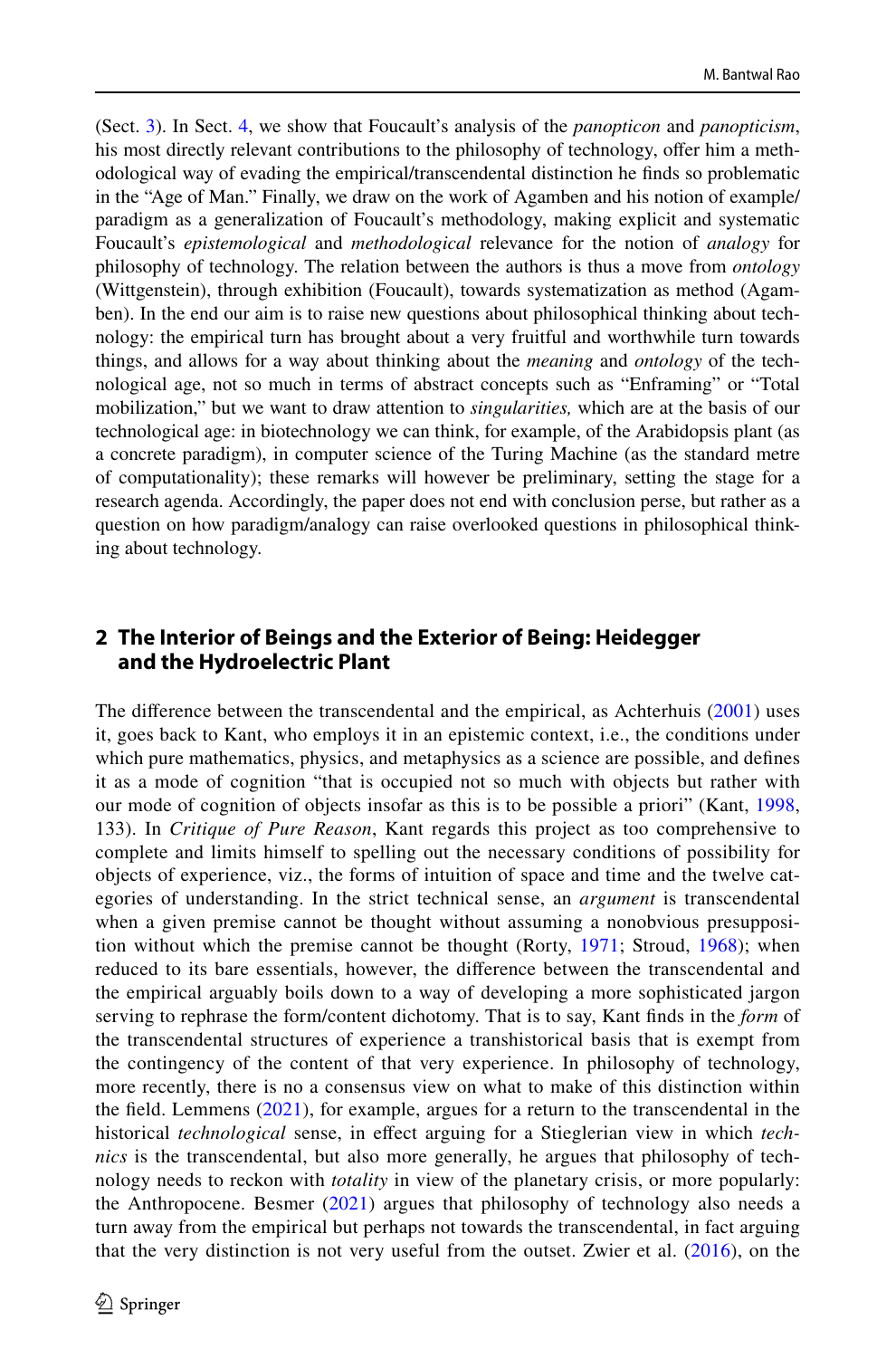other hand, argue for the continuing relevance of Heideggerian questioning for thinking about technology. Heidegger's philosophy of technology, as elaborated in *The Question Concerning Technology*, is often regarded as the most pregnant instantiation of a "classical, transcendental" approach, if only for the fact that it does not analyze technology in terms of technical artifacts or systems but identifes the essence of technology with something that "is by no means anything technological" (Heidegger, [1977](#page-20-11), 4). This "something" is being.

Perhaps there *is* no other being beyond what has been enumerated, but perhaps, as in the German idiom for "there is," (*es gibt* literally, it gives), still something else *is given*. Even more. In the end something is given which *must* be given if we are able to make beings accessible to us as beings and comport ourselves towards them, something which, to be sure, is not but which must be given if we are able to experience and understand any beings at all. We are able to grasp beings as such, as beings, only if we understand something like *being* (Heidegger, [1982,](#page-20-12) 10, emphasis in original).

From the outset, Heidegger's questioning is guided by his self-professed most profound contribution to philosophy, i.e., the *ontological diference*, the diference between beings (entities, the ontic) and that on the basis of which beings can show themselves as such, being (the ontological):

It is a distinction which is frst and foremost constitutive for ontology. We call it the *ontological diference*—the diferentiation between being and beings. Only by making this distinction—krinein in Greek— not between one being and another being but between being and beings do we frst enter the feld of philosophical research (Heidegger, [1982](#page-20-12), 17, emphasis in original).

In this context, a few things stand out regarding the ontological diference. Being precedes, or more precisely, is concomitant with any showing of beings; being is "no class or genus of entities" but "*the transcendens pure and simple*" (Heidegger, [1962](#page-20-13), 62); being is the "object" proper of philosophy. In the traversal of the pathway of his thinking, Heidegger would gesture more and more towards being, to such an extent that beings would drop out of sight. In *Being and Time*, Heidegger tackles the question of the meaning of being by interrogating an "exemplary being"— lest we say paradigm—, i.e., human being, or, more precisely, the being that we are ourselves and to whose constitution a pre-understanding of being belongs and which has *questioning* itself as a mode of being.

Heidegger's ontology takes the form of a revealing or unveiling of being (to which concealing necessarily belongs) by means of the passing over of the implicit pre-understanding of *Dasein* of the being of beings into explicit understanding (Heidegger, [1962](#page-20-13), 61, 188–94). This essentially circular *interpretation* rests on the distinction between implicit/ explicit, or showing/not-showing; it is, in brief, *phenomenological* (Derrida, [1982,](#page-20-14) 126), relating not to the empirical *what* of things, but to their *how* (Heidegger, [1962](#page-20-13), 50). Crowell and Malpas [\(2007](#page-20-15)) observed, the extent to which this involves the transcendental in the Kantian sense is unclear, as witnesses this passage:

We also call the science of being, as critical science, *transcendental science*. In doing so we are not simply taking over unaltered the concept of the transcendental in Kant,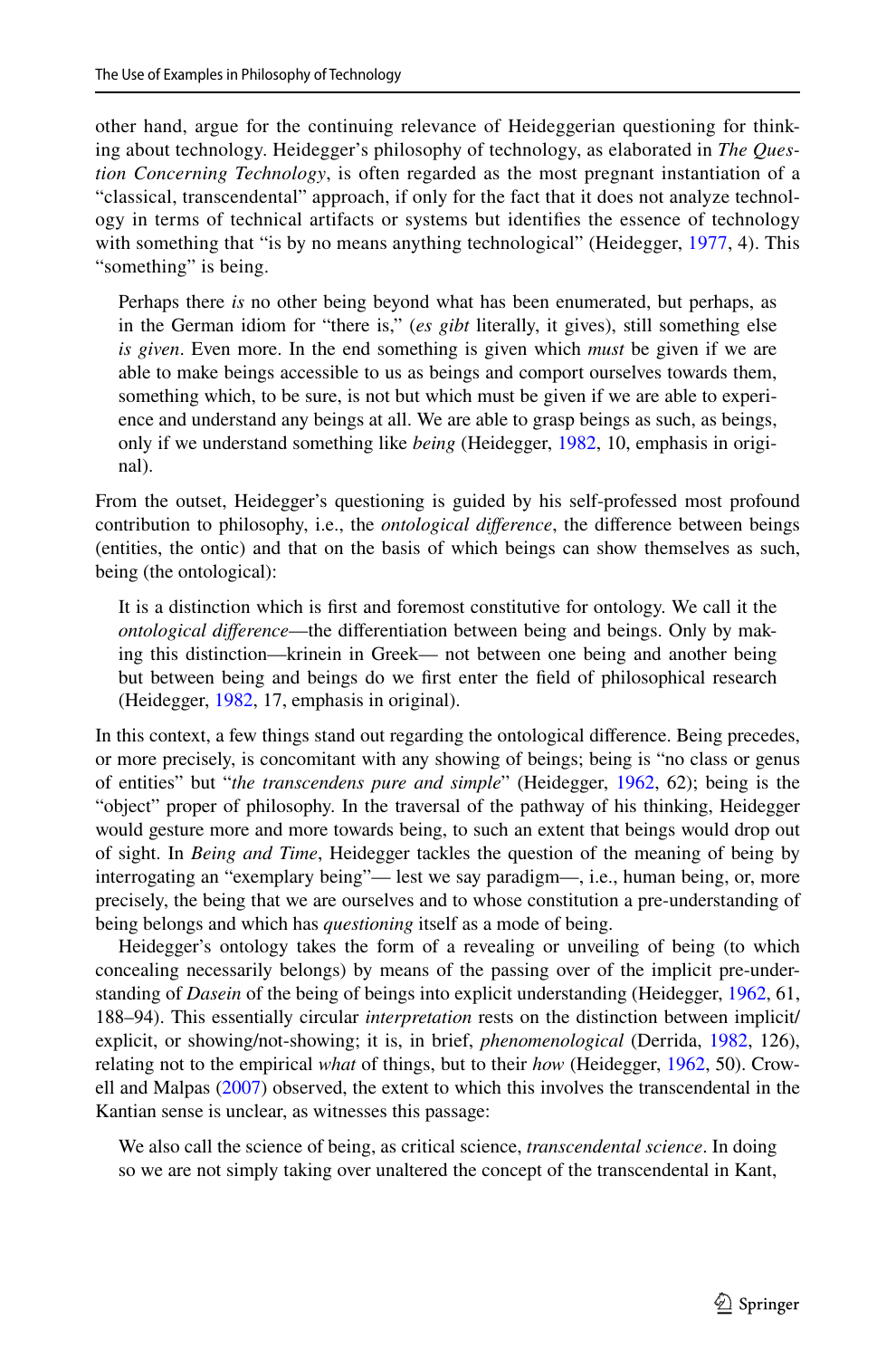although we are indeed adopting its original sense and its true tendency, perhaps still concealed from Kant. (Heidegger,  $1982$ ,  $17<sup>7</sup>$  $17<sup>7</sup>$  $17<sup>7</sup>$ 

It is clear that Heidegger wants to remove the transcendental from the epistemic context used by Kant and from its subjectivist conception. On a subtler note, Heidegger's reinterpretation of the Kantian project consists in the fact that his conception of the transcendental does not signify the a priori of an *object* of experience but rather the hermeneutic conditions under which a being can show itself *as* the being that it is (*as* an tool of practical circumspection, *as* an object of objective contemplation) (Carman, [2003\)](#page-20-16).

In fact, it was only until 1930 that Heidegger would explicitly associate himself with transcendental philosophy and a conception of philosophy as a science, claiming in his lectures that philosophy is no science but something "*comparable with nothing else* in terms of which it could be positively determined. In that case, philosophy is something that *stands on its own*, something *ultimate*" (Heidegger, [1995,](#page-20-17) 2, emphasis in original). Heidegger's essays on technology belong to his post-1930s work, after the so-called "turning," in which he would no longer interrogate the meaning of being through the pre-understanding of *Dasein* but would venture into the historical destining of being.

Whether or not Heidegger's later work still adheres to the principles of phenomenol-ogy is unimportant here,<sup>[8](#page-7-1)</sup> for the irreducible play between implicit/explicit, showing/notshowing, light/dark, concealment/unconcealment remains frmly intact. Heidegger enters the feld of technological research equipped with the ontological diference—or, put diferently, the question concerning technology was never a question concerning technologies; Heidegger's question concerning technology may have as its impetus the ever more pervasiveness of ontic technologies in the modern age, but he tackles this question at the level of being, not that of beings. Nevertheless, Heidegger does not shy away from analyzing an *example* of a *modern* technology that, at face value, exhibits archetypical exemplarity, the hydroelectric plant. Of the hydroelectric plant Heidegger writes:

The hydroelectric plant is set into the current of the Rhine. It sets the Rhine to supplying its hydraulic pressure, which then sets the turbines turning. This turning sets those machines in motion whose thrust sets going the electric current for which the long-distance power station and its network of cables are set up to dispatch electricity. In the context of the interlocking processes pertaining to the orderly disposition of electrical energy, even the Rhine itself appears as something at our command. The hydroelectric plant is not built in the Rhine River as was the old wooden bridge that joined bank with bank for hundreds of years. Rather the river is dammed up into the power plant. What the river is now, namely a water supplier, derives from out of the essence of the power station. (Heidegger, [1977,](#page-20-11) 16)

For Heidegger, the construction and functioning of the hydroelectric plant *challenges* the Rhine to deliver energy, which is "unlocked," and "what is unlocked is transformed, what

<span id="page-7-0"></span><sup>&</sup>lt;sup>7</sup> Note that in his lectures Heidegger [\(1982](#page-20-12), 27–76) sees the ontological difference not as presaged in Kant's distinction between the transcendental and the empirical but in Kant's dictum that being is not a real predicate (i.e., determination) of a being; in *Being and Time*, moreover, Heidegger wants to rob theoretical, disinterested contemplation, implied in empiricism, of its privilege in favor of the primacy of practice and lived, engaged experience; and the concept of phenomenology does not equate the given with the empirical *what* but with the phenomenological *how* (Heidegger, [1962,](#page-20-13) 50).

<span id="page-7-1"></span><sup>8</sup> In *Being and Time* Heidegger diferentiates between a pre-discursive hermeneutic level of understanding and an apophantic discursive level. This diferentiation is less clear in in his later work.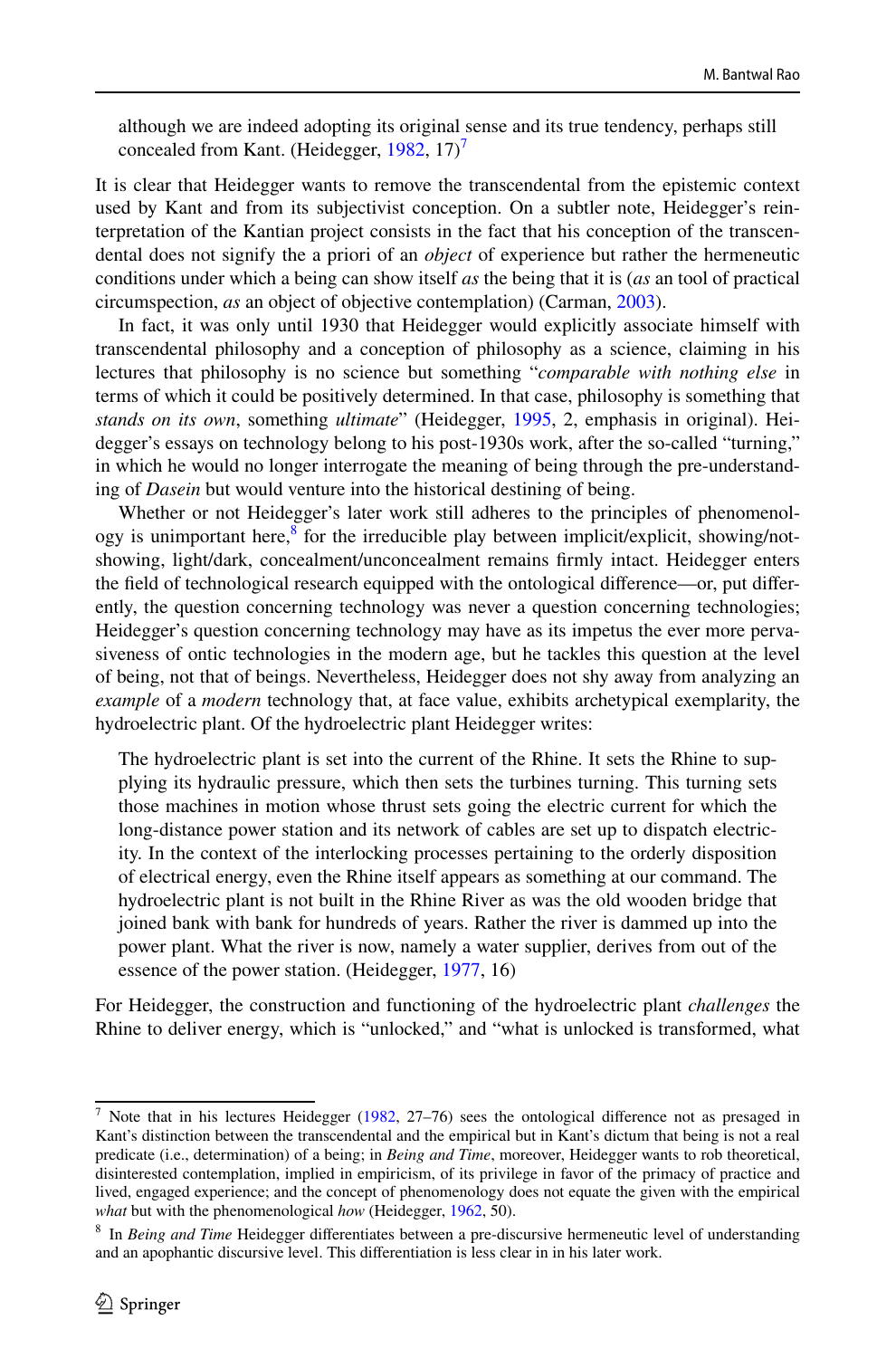is transformed is stored up, what is stored up is, in turn, distributed, and what is distributed is switched about ever anew" (ibid.). This challenging character derives from, but does not have its ground in, the calculations of modern natural science, Heidegger alleges, and this is provocative about this assertion, that modern science is ontologically dependent on technology, *pace* the historical priority of the scientifc revolution to the industrial one; challenging was not present in traditional, pre-modern technology. In the case of a windmill, for example, the wind was merely utilized, as something serviceable; its sails are "left entirely to the wind's blowing. But the windmill does not unlock energy from the air currents in order to store it" (ibid., 14). This contrast between modern industrial technology and traditional, artisanal technologies is expressed several times in the *Question*, such as in the peasant taking care of his land and the modern transformation of agriculture into a food industry (ibid., 15).

It is tempting to read Heidegger's diferentiation between pre-modern and modern technology as the juxtaposition of two lists consisting of "good" traditional technologies on the one hand and "bad" modern ones on the other. But this would not do justice to his ontologizing of technology. To be sure, Heidegger *does* want to diferentiate between pre-modern and modern technology, but on the level of being, and not of beings. The diferentiation between the relationship with the manifest of the ancient Greeks and ours resides in a prior *revealing*, captured in the word *aletheia*, truth.<sup>9</sup> Technology, or *techne*, is rooted in such revealing and is a way of revealing. In Greek times, Heidegger alleges, such *techne* was intrinsically intertwined with *poiesis*, with bringing-forth (see also: Heidegger, [1993,](#page-20-18) 184).

Somewhat simplifed, Heidegger points here to the phenomenon well known in popular culture by Michelangelo's remark that every stone has a statue inside it and the task of the sculptor is to dis-cover it. This *poiesis* brings-forth in such a manner that it brings-something-into-presence. In the epoch of modern technology, the poetry of technology has been lost. Modern technology brings-forth in such a manner that it does not bring beings-intopresence, but covers them over. Heidegger' name for the prior revealing that is at the basis of this kind of bringing-forth is *enframing* (*das Gestell*) (1977, pp., 19, 19). Enframing reveals reality, and, indeed, humanity itself as standing-reserve (*Bestand*), as a resource to be ordered, exploited and transferred at will. The character of enframing is to totalizing: "it drives out every possibility of revealing" (ibid., 27). The world *as such* shows itself as standing-reserve.

Heidegger's approach remains infuential in contemporary technology studies and philosophical thinking about technology, but mostly through eliciting antagonism; his work on enframing usually functions as a good lesson on how not to do philosophy of technology. Two "continental" approaches representative of the empirical turn, Don Ihde's "postphenomenology" and Andrew Feenberg's "critical constructivism," share the assumption that Heideggerianism is an intellectual dead-end street. Ihde ([1993,](#page-20-2) 106) speaks of Heidegger's nostalgic preference for artisanal technologies in favor of modern ones, while Feenberg ([2010,](#page-20-9) 24) thinks that the ontological diference "may have once seemed more interesting than it does today," and that Heidegger "literally cannot discriminate between electricity

<span id="page-8-0"></span><sup>&</sup>lt;sup>9</sup> Cf. Heidegger [\(1962](#page-20-13), 256–273; (1993, 138–212). A-letheia as un-concealment is the privation, but not the negation, of concealment, wherein the concealed is momentarily unconcealed. Wrathall ([1999\)](#page-22-2) denies that Heidegger ever regarded this conception of truth to be applicable to *propositional* truth, as argued for by Tugendhat [\(1992](#page-21-16)) in his infuential interpretation, and that Heidegger's conception of propositional truth is fairly conventional to the extent that Heidegger regards *correspondence* as a benign but obfuscating metaphor, if only for the fact that correspondence implies a *subject* whose mental contents are in agreement with an *object* out there.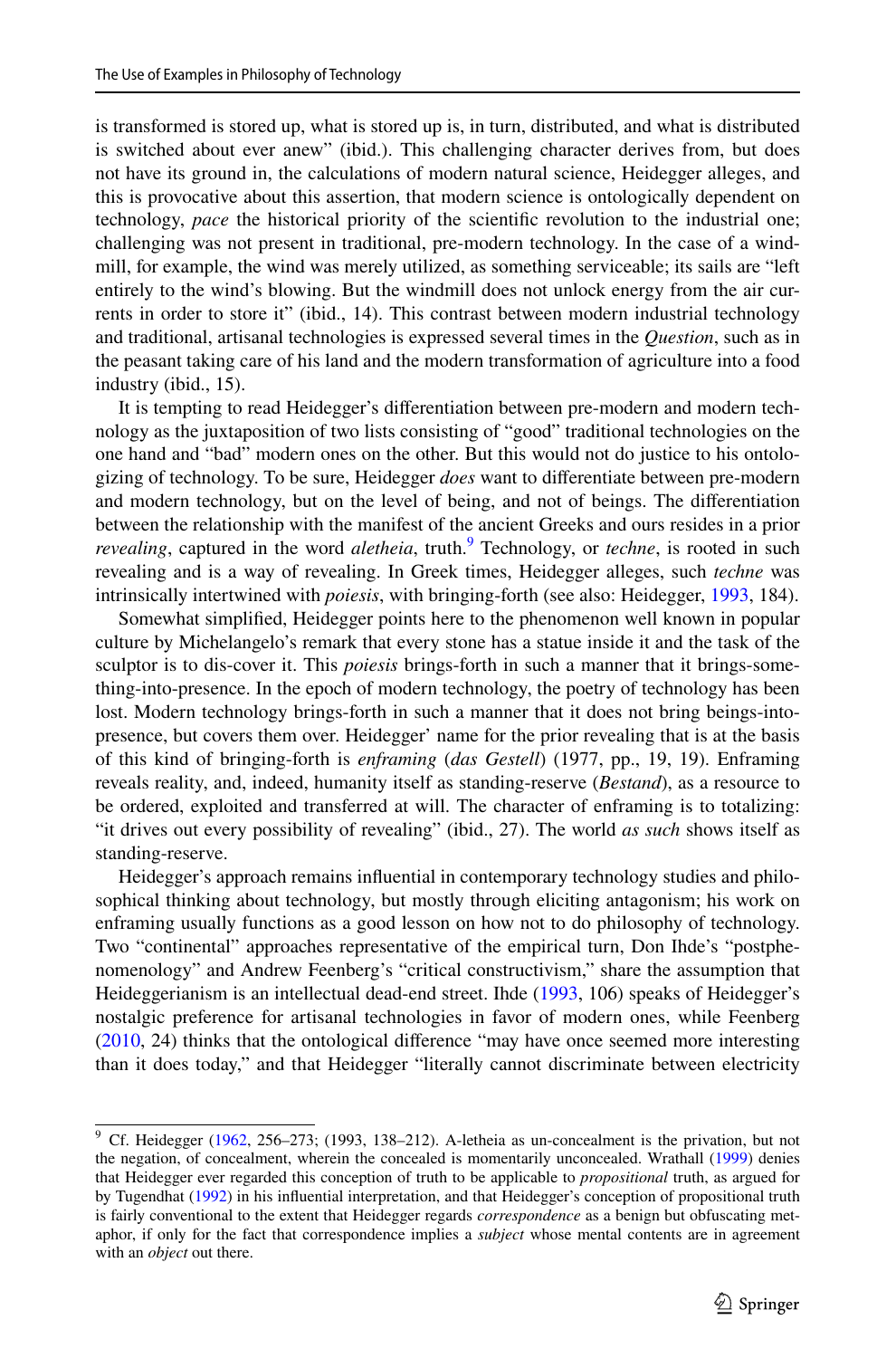and atom bombs, agricultural techniques and the Holocaust" [\(1999](#page-20-5), 187), since they "[a] ll are merely diferent expressions of the identical 'enframing',"[10](#page-9-1) and that he "cannot take the notion of technological reform seriously because he reifes modern technology as something separate from society, as an inherently contextless force aiming at pure power" ([2010,](#page-20-9) 25).

Both Ihde's and Feenberg's critiques are interesting because they assume that we *can* diferentiate between atom bombs and agricultural techniques, between a windmill and a power plant. However, if we take Heidegger's claim seriously that ontology does not consist in any "cataloguing of the furniture of the universe" (Brandom, [1983,](#page-20-19) 388) and that enframing does not "mean the general concept of such resources" (Heidegger, [1977](#page-20-11), 29), then talk of ontic technologies being "expressions" of "enframing" or "preferences" for one ontic technology in favor of the other becomes idle. Put diferently, the hydroelectric plant is not a paradigm *of* enframing, but rather, *the example belongs to the interior of beings and the exterior of being*. [11](#page-9-2) The point here is as follows: whereas in *Being and Time* it is clear that the understanding of being of *Dasein* is grounded ontically in its being ontological, or put diferently: the *diference* between Dasein and the categories in *Being and Time* is to be understood in terms of the mode of being and understanding of being of Dasein (Brandom, [1983](#page-20-19)). In the *Question* this ontic rooting of ontology is much less clear, as observed by "empirical turner" Verbeek [\(2005](#page-21-17), 63): "[Heidegger's] words reveal that, for him, what is happening is not that the construction of an electrical generating plant has brought about the transformation of the Rhine into standing-reserve, but rather the other way around—that the unlocking of the Rhine as standing-reserve has brought about the construction of an electrical power plant in it. This is underscored by his remark about the tourist industry[.]".

## <span id="page-9-0"></span>**3 What is a Paradigm: Wittgenstein and the Standard Metre**

Heidegger's ontological diference, by defnition, precludes the possibility of a being coming-into-presence prior to any clearing of being; Heideggerian phenomenological showing is the showing of this prior clearing. In this section we argue, however, that Heidegger was not sensitive to another type of showing than of an object of hermeneutics, i.e., in terms of the prior disclosure of the whole from which a part is understood. We look for a diferent type of non-empirical showing in terms of a para-showing of the part towards the whole. In his early work *Tractatus-Logico Philosophicus*, indebted to Kantianism and associated

<span id="page-9-1"></span> $10$  Feenberg [\(2000](#page-21-18)) responds to Thomson's (2000) critique of this fragment that enframing is not a genus by arguing that enframing is akin to Hegel's notion of a concrete universal, universal categories which only exist in their enactments, such as language in speech, or culture in practices. In this way Enframing essences itself in technologies, e.g., how the hydraulic plant changes the meaning of the river compared to Hölderlin's poem. But for Feenberg this signifes that "[an] impoverished general theory is here refected in an impoverished understanding of particulars" (Feenberg, [2000](#page-20-20), 448). It is beyond the scope of this article to settle these matters; we position Heidegger as a thinker of being and not of paradigms.

<span id="page-9-2"></span><sup>&</sup>lt;sup>11</sup> While we position Heidegger as a thinker adverse to paradigms, his views on science approximate Kuhn's incommensurability thesis: "[I]t makes no sense whatsoever to suppose that that modern science is more exact than that of antiquity. Neither can we say that the Galilean doctrine of freely falling bodies is true and that Aristotle's teaching, that light bodies strive upward, is false; for the Greek understanding of the essence of body and place and the relation between the two rests upon a diferent interpretation of beings and hence conditions diferent kinds of seeing and questioning of natural events" (Heidegger, [1977,](#page-20-11) 117).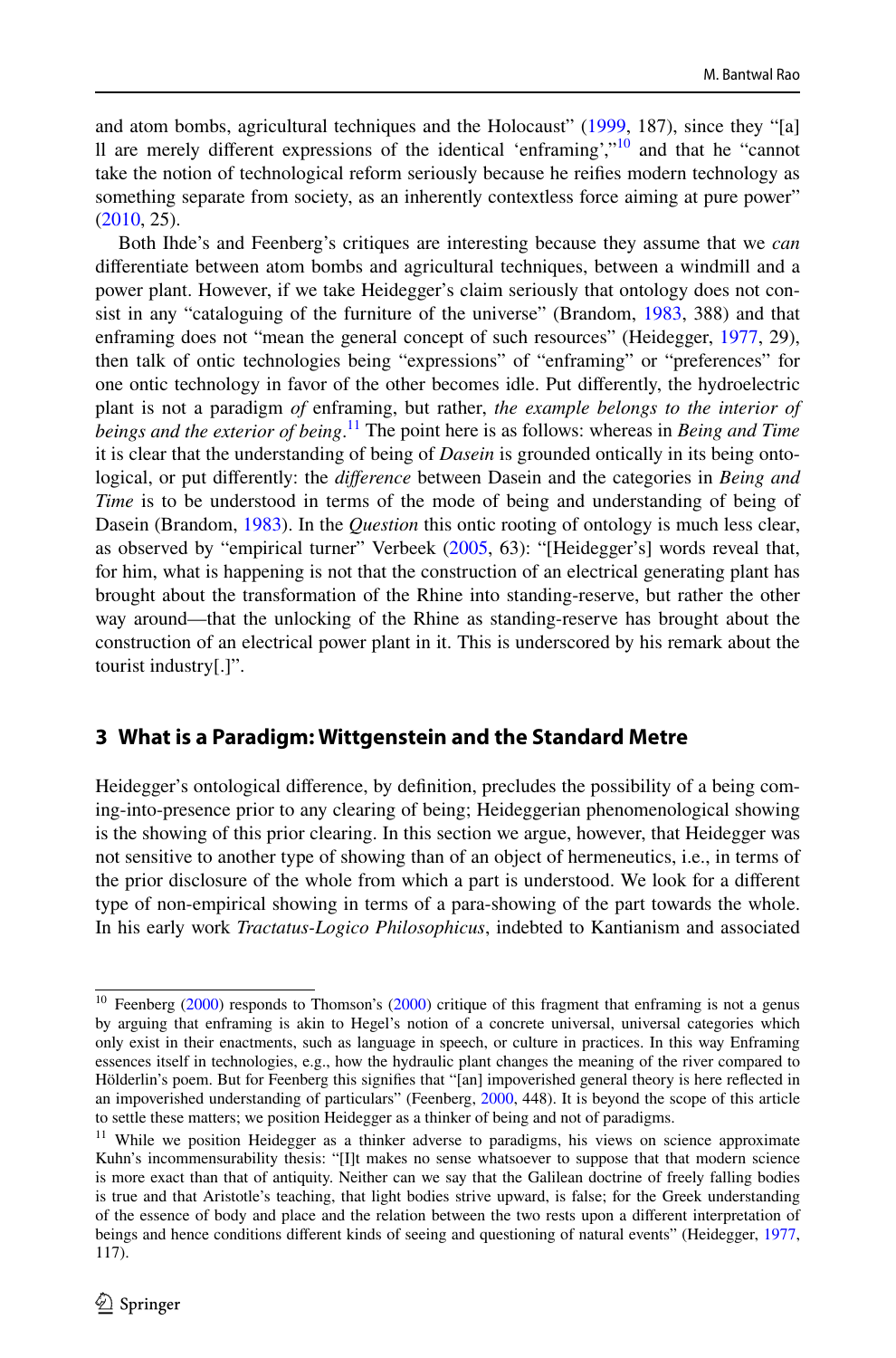with logical positivism, Wittgenstein also struggled with the transcendental and showing/ not-showing, declaring that "What *can* be shown, *cannot* be said" and that "Logic is tran-scendental" (Wittgenstein, [2001](#page-22-3), 31, 78, emphasis in original). True or false (scientific) propositions belong to the realm of the sayable, but their form, the ground of the sayable, eludes enunciation, it is transcendental. By the time of his later work, of which such books as *Philosophical Investigations* and *On Certainty* are the precipitates, and in some sense close to post-structuralism (e.g., Staten, [1984\)](#page-21-19), Wittgenstein would neither use metaphysical jargon such as "transcendental" nor entertain the belief that scientifc propositions are the only bearers of genuine meaning, nor that logical form is the ground of the sayable:

But if someone were to say: "So logic too is an empirical science" he would be wrong. Yet this is right: the same proposition may get treated at one time as something to test by experience, at another as a rule of testing. (Wittgenstein, [1969,](#page-21-20) 15)

Nevertheless, Wittgenstein's interest in fnding the grounds of the sayable and the role showing plays in it did not wane (McGinn, [2001](#page-21-21)), to which his analysis of the meter rule attests. The standard metre is an empirical phenomenon but at the same time it is not: it is a material artifact that renders intelligible what a meter *is*. In this instance, talk of transcendental or empirical are problematized because we are dealing with a phenomenon the content of which expresses its own form. Wittgenstein's remark surfaces in his rejection of what might be called a Platonist treatment of universal categories, "the great sources of philosophical bewilderment: a substantive makes us look for a thing that corresponds to it" (Wittgenstein, [1958](#page-21-22), 1), or the "indestructibles"(Wittgenstein, [1953](#page-21-0), 24). There is no-thing that corresponds to length just as there is nothing that corresponds to the color red as such. The Platonist solution to this problem is *idealism*: the universals belong to a realm ontologically distinct from that of the empirical, the sensible.<sup>12</sup> Wittgenstein's position, however, is a problematization of this very distinction: the ideal here appears as the empirical and vice versa.

As a fundamentally anti-theoretical thinker (McGinn, [1997\)](#page-21-23), Wittgenstein was never one to generalize his insights into a theory of paradigmatic intelligibility, but from his scattered remarks we can deduce that the standard metre is not the only artifact instantiating this structure. Thus, for example, we could imagine patches of colors in an archive, of which we would then not be able to say whether they were of the colors in question. Thus, there is a sense in which we cannot say that the standard metre is one meter long nor that it is; it is the "meter" that is not a meter.<sup>13</sup> In order to be able to determine the truth or falsity of such statements, we need a standard, a yardstick according to which this we make the determination, which is *ex hypothesi* impossible in the case when it *is* the yardstick that makes any determination of (in)correctness possible. The standard meter rule, in this sense, is *beyond* truth or falsity, it resides on the plane of what in *deconstruction* is called

<span id="page-10-0"></span><sup>&</sup>lt;sup>12</sup> Derrida ([1982,](#page-20-14) 209) points out that the word *sensible* is ambiguous: it refers not only to the senses of empirical experience, but also to *sense* as in meaningful. We return to this ambiguity shortly.

<span id="page-10-1"></span><sup>&</sup>lt;sup>13</sup> The most famous objection to Wittgenstein's position is that of Kripke  $(1980, 54–57)$  $(1980, 54–57)$  $(1980, 54–57)$ , who argues that we *can* say whether the meter rule is one meter or not. Kripke's position is a sophisticated form of Platonism in that it regards names as "rigid designators," as pointing to a specifc (in this case immaterial) object. The meter rule thus functions as *preliminarily* saying that the stick-at-this-temperature *refers* to the Platonic entity "one meter long", which might be proven false in the future. The current defnition of the meter is based on the distance traveled by light in 1/299 792 458 of a second, and could thus be argued to approximate a meter better. For a defense of Wittgenstein's position, see Luckhardt ([1977\)](#page-21-25), who argues that Wittgenstein's target here is Platonism *tout court*.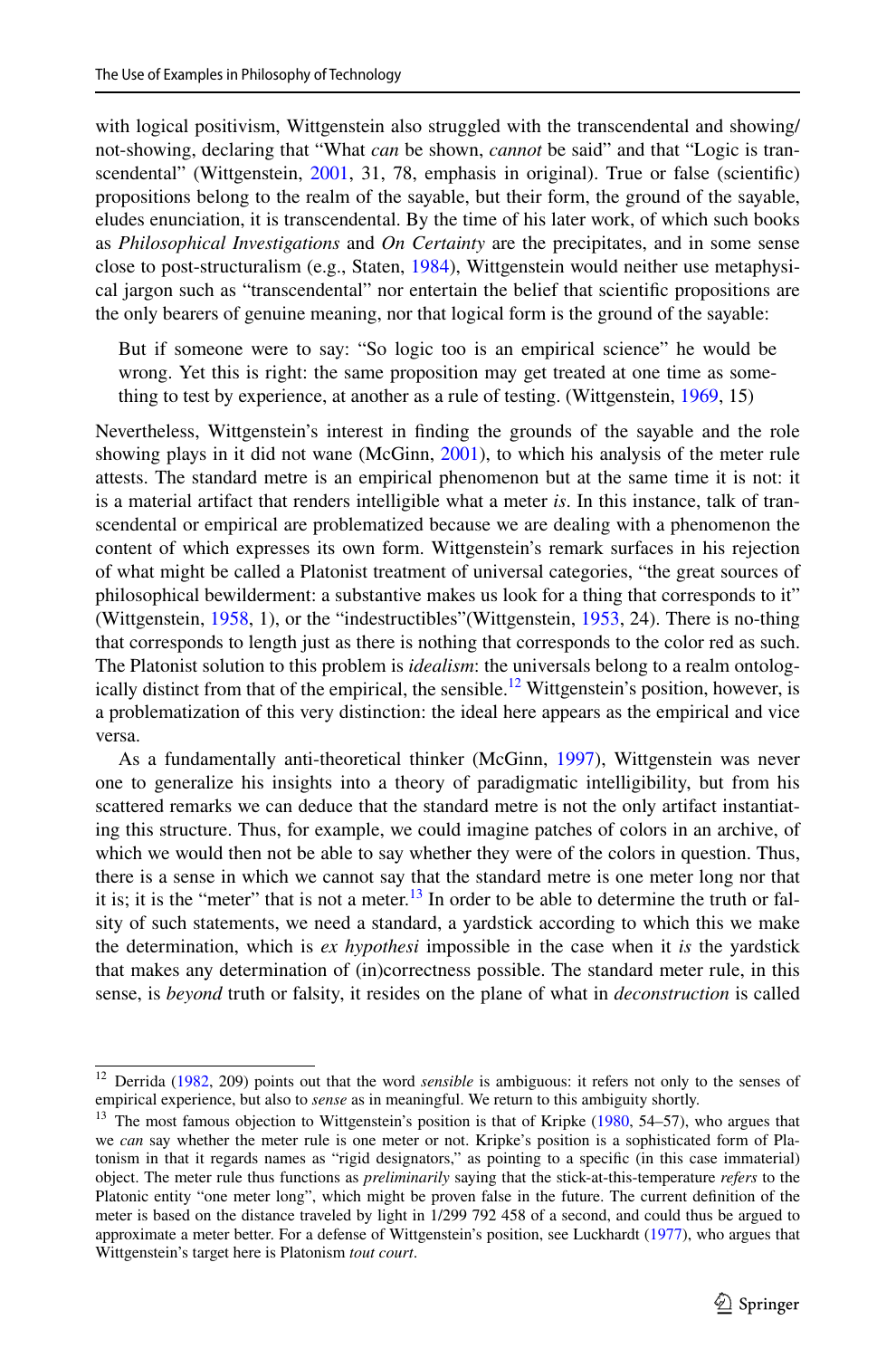the *undecidable*, that is, the implosion of the *basis* of any criteria on the *basis* of which a rational decision can be made.

Derrida's (e.g., 1988, 116) deconstruction, indeed, accounts for the existence of groundless undecidables by a generalization of undecidability, to wit, by a number of "nonconcepts," such as *diférance* (1982, 1–27), *iterability* (1988), and *pharmakon* (1981, 61–172),all of which have an irreducible double entendre implying constitution and deconstitution (difering/deferring, repetition/alteration, cure/poison). Deconstruction replaces transcendental and/or empirical discourse by that of "quasi-transcendental" discourse (Derrida, [1988,](#page-20-21) 127; see also Bennington & Derrida, [1993](#page-19-2); Rorty, [1989\)](#page-21-26): it takes, for example, the structure of empirical writing, which is repeatable in the absence of its originator and always possible to be misunderstood, and turns it into a transcendental structure, which stops being transcendental for the reason that it is infected by the empirical and both a condition of possibility and of impossibility, of understanding and misunderstanding. For deconstruction, there is the structural possibility that a paradigm misfres; when someone points at the standard metre and exclaims "meter," there is the structural possibility that one's interlocutor understands this as "platinum," or as "straight." Wittgenstein is well aware of this skeptical possibility, $14$  but doesn't seem to be bothered: "What has to be accepted, the given, is—so one could say—*forms of life*" [\(1953](#page-21-0), 192).

However, the undecidable character of the paradigm is no "extraordinary property" but a sign of "its peculiar role in the language-game of measuring with a metre-rule" (Wittgenstein, [1953](#page-21-0), 21). Its peculiar role is derived from the fact that in order to function as a paradigm it must be treated-as such. This connects with the distinction Wittgenstein [\(1953](#page-21-0), 168) makes between *seeing* and *seeing-as*. Whereas *seeing* refers to the *objective* properties an entity-within-the-world possesses, *seeing-as* refers to something neither wholly subjective nor objective, but to the very *relation* a subject entertains with regard to its object: *Positivism*, and its emphasis for stating *the facts*, elevates the report of objective properties to the status of *the only true form of knowledge*. But we need to keep in mind that "the concept of 'seeing' (…) is *tangled*" (Wittgenstein, [1953,](#page-21-0) 170). The sort of seeing involved in seeing the standard metre *as* a paradigm is comparable to seeing the duck-rabbit *as* a duck or *as* a rabbit; in order to indicate what one sees the ambiguous picture *as*, one cannot refer to the picture itself. Likewise, there is no objective property that diferentiates the standard meter rule from other bars of the same length. The constitution of its paradigmatic character belongs solely to the practice of our treating it as such: "'Seeing as….' is not part of perception. And for that reason it is like seeing and again not like" (Wittgenstein, [1953](#page-21-0), 168).

In a more systematic fashion Wittgensteinian paradigms display the following characteristics: (1) they function as yardsticks on the basis of which particular cases can be judged, but are at the same time outside of these particular cases; (2) paradigms need to be agreed

<span id="page-11-0"></span><sup>&</sup>lt;sup>14</sup> For example: "Now one can ostensively define a proper name, the name of a colour, the name of a material, a numeral, the name of a point of the compass and so on. The defnition of the number two, "That is called 'two'"—pointing to two nuts—is perfectly exact.—But how can two be defned like that? The person one gives the defnition to doesn't know what one wants to call "two"; he will suppose that "two" is the name given to *this* group of nuts!— He *may* suppose this; but perhaps he does not. He might make the opposite mistake; when I want to assign a name to this group of nuts, he might understand it as a numeral. And he might equally well take the name of a person, of which I give an ostensive defnition, as that of a colour, of a race, or even point of the compass. That is to say: an ostensive defnition can be variously interpreted in *every* case. (…) Any defnition may be misunderstood" (Wittgenstein, [1953,](#page-21-0) 11–12, emphasis in original).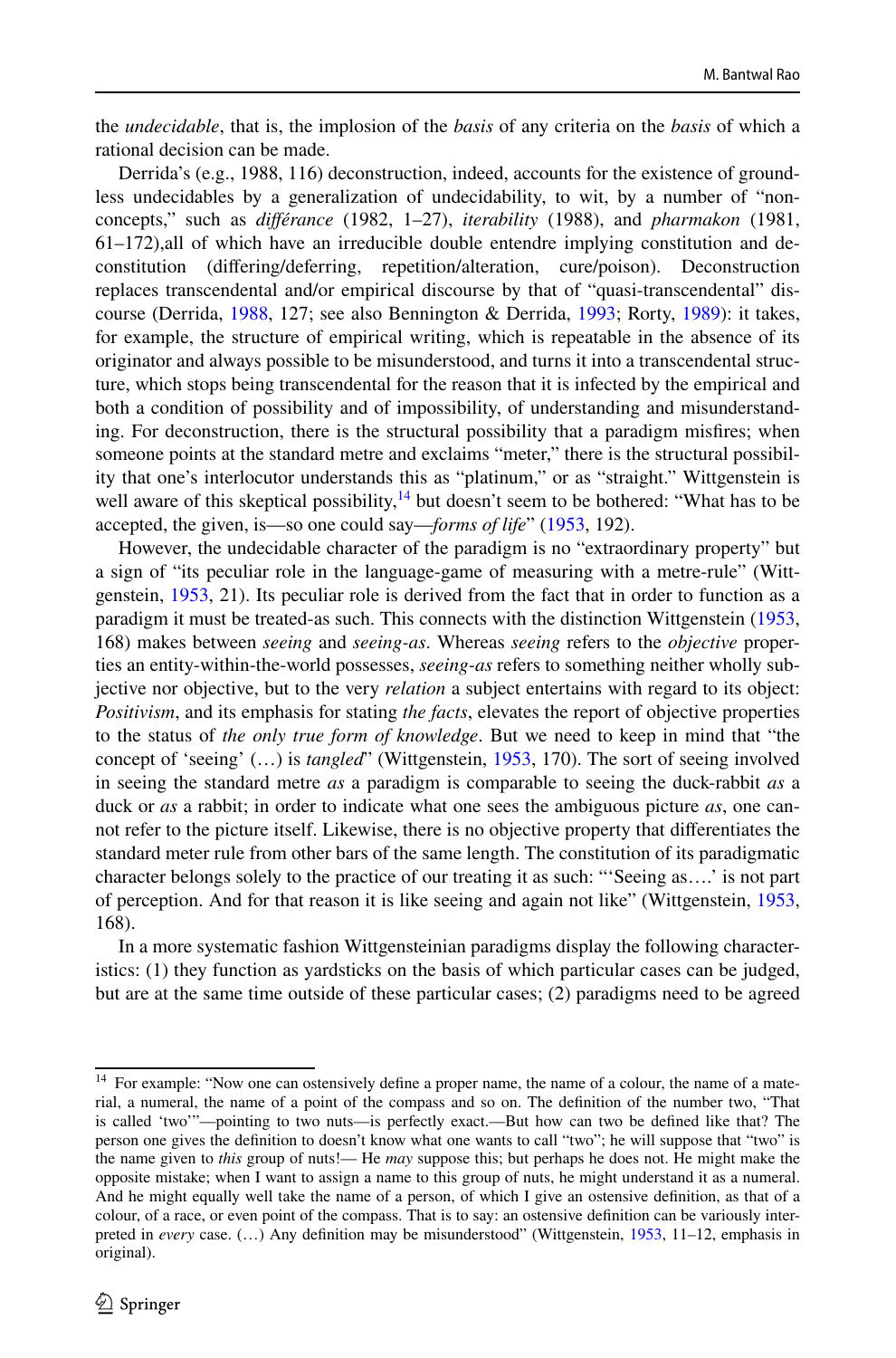upon by a community that employs them; (3) it is impossible to determine whether the concept they render intelligible is applicable to them or not, they are undecidables (Luck-hardt, [1978](#page-21-27)); (4) we do not relate to paradigms as we do to empirical phenomena, they reside in the limbo between the subjective and the objective; (5) the paradigm does not refer to the concept it renders intelligible, but rather it *shows* it.

#### <span id="page-12-0"></span>**4 The Hidden Standard Metre of Power: Foucault and the Panopticon**

Anti-Platonism also animated the work of a thinker whose endeavors, at face value, were quite tangential to Wittgenstein's, Michel Foucault:

Let's suppose that universals do not exist (…) My reasoning, my method, was not to examine whether history gives me or refers me to something like madness, and then to conclude, no, it does not, therefore madness does not exist. This was not the argument, the method, in fact. The method consisted in saying: Let's suppose madness does not exist (…) starting from the decision that universals do not exist, asking what kind of history we can do. (Foucault, [2008,](#page-20-22) 3)

In *The Order of Things* (subtitled *An Archaeology of the Human Sciences*) Foucault signaled a problematic within the human sciences, which characterizes the modern *episteme,* the Age of Man.<sup>[15](#page-12-1)</sup> This problematic, which Foucault calls the analytic of finitude, is as simple as it is profound: '[M]an appears in his ambiguous position as an object of knowledge and as a subject that knows' (Foucault, [1989b](#page-20-23), 312). This ambiguous position gives rises to a number of doubles: the empirical/transcendental, the cogito/unthought, and the retreat/ return of the origin. We focus here on the empirical/transcendental.

Kant's diferentiation between the empirical and the transcendental is based on a conception of man as both fact and condition of knowledge. Kant, however, relegates all contingency to the empirical and conceives of the transcendental as the a-historic, crosscultural fundament. Immediately, however, we can question how empirical contingency infuences the transcendental apparatus of cognition. This is indeed the path taken by naturalism. In the history of analytic philosophy, Quine ([1969,](#page-21-28) 69–90) argued for "naturalizing epistemology" by turning philosophical epistemology into cognitive psychology. Marxism, on the other hand, historicizes the transcendental by referring to an eschatological truth in which man fulflls his history, communism. These ways of fnding a discourse that validates its own truth, the positivist's and the eschatologist's, are two sides of one and the same uneven coin:

[A]ttempting to be both empirical and critical [it] cannot but be both positivist and eschatological; man appears within it as a truth both reduced and promised. Pre-critical naïveté holds undivided rule (Foucault, [1989b,](#page-20-23) 349).

<span id="page-12-1"></span><sup>15</sup> "Episteme" refers to Foucault's short-lived notion in *The Order of Things* and *The Archaeology of Knowledge* that signifes the historical a priori in the sciences of natural life, labor, and language and is defned as follows: "By *episteme*, we mean, in fact, the total set of relations that unite, at a given period, the discursive practices that give rise to epistemological fgures, sciences, and possibly formalized systems (…); it is the totality of relations that can be discovered, for a given period, between the sciences when one analyses them at the level of discursive regularities" (Foucault, [1989a](#page-20-24), 211).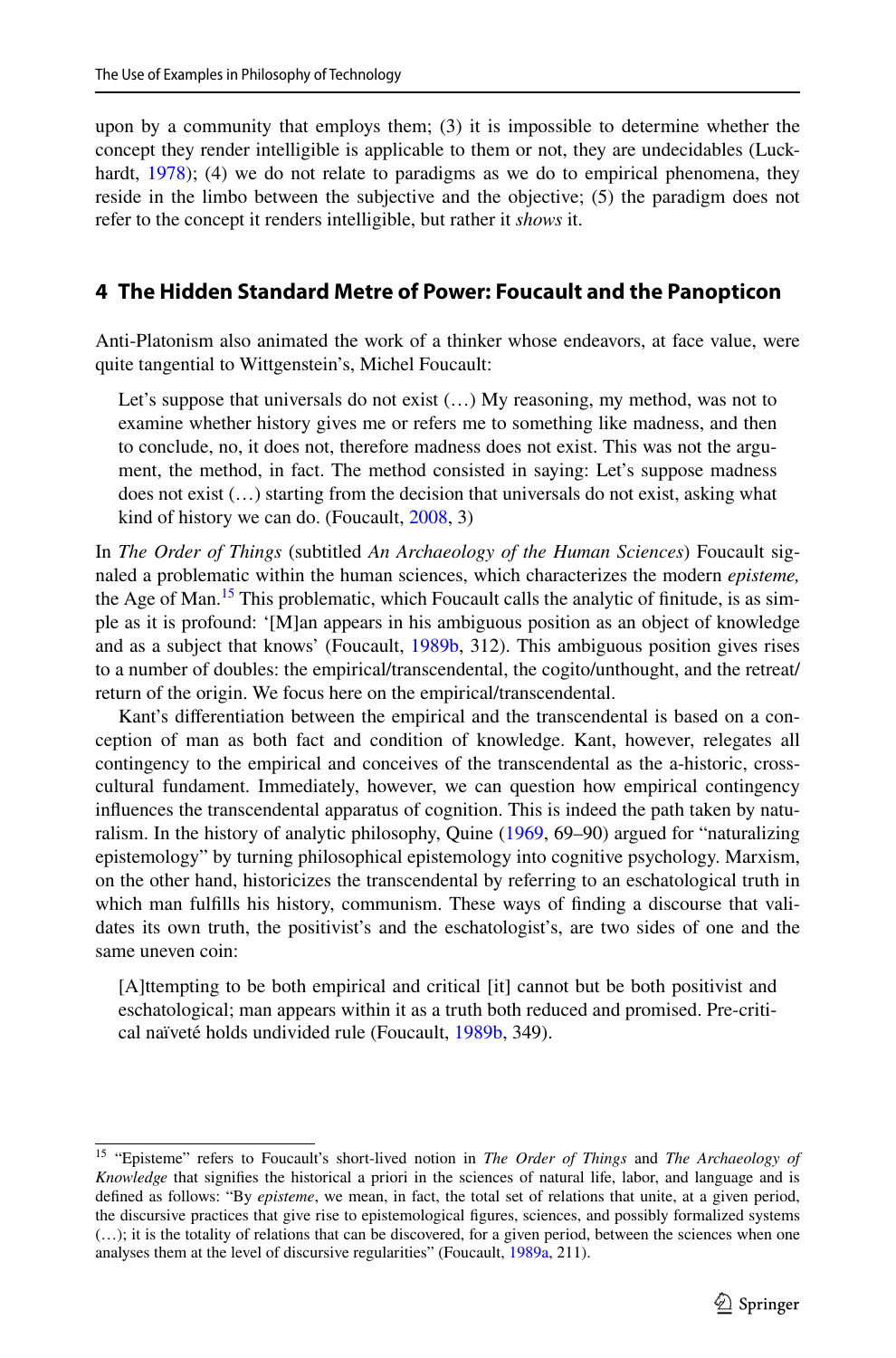Phenomenology, which studies lived experience and its constitutive moments, is "a discourse whose tension would keep separate the empirical and the transcendental, while being directed at both" (Ibid.); in both Husserl's and Heidegger's versions of phenomenology the empirico-transcendental double emerges, respectively in the transcendental ego/ natural attitude and the ontico-ontological privilege, as a tension not to be sublated but to be accepted. Foucault's famous thesis in *The Order of Things* that man is about to disappear from Western humanistic discourse fnds its counterpart in his assertion that the ever subtler, and convoluted, ways of formulating the relations between the empirical and the transcendental show that this discourse is at an impasse.

According to Dreyfus and Rabinow [\(1982](#page-20-25), 79–100), however, Foucault's archaeological method, developed in the 1960s books *The Order of Things* and *The Archaeology of Knowledge*, still remains caught within the difficulties he signals with the analytic of finitude. Foucault elaborated a highly-sophisticated account of discursive formations that nevertheless have a distinctly Kantian ring to them through the spelling out the transcendental a priori rules of discursive formations within a given episteme.<sup>16</sup> It was thus, as Dean ([2012\)](#page-20-26) explains, that the paradigmatic method grew, coming to fruition in the 1970s genealogies of *Discipline and Punish* and *The History of Sexuality*:

Foucault develops this interpretation—and this we claim is his most original contribution—by pointing to agreed-upon examples of how a domain of human activity should be organized. (…) He is now proceeding through a description of discourse as the historical articulation of a paradigm, and approaching analytics in a manner that is heavily dependent on the isolation and description of social paradigms and their practical applications. For Foucault the analysis of discourse is no longer systematized in terms of the formation of rules of the episteme (Dreyfus & Rabinow, [1982,](#page-20-25) xxvii, 199).

The relevance of this method for philosophy of technology is best recognized in Foucault's analysis of Bentham's circular prison-design, the panopticon. In the archives, Foucault fnds what might be called the hidden standard metre of power in modern society. The example of the panopticon is well known, and perhaps worn, in sociology and philosophy of technology as well as in surveillance studies (Galič et al., [2016;](#page-20-27) Kaplan, [2009](#page-21-29)). A popular way of reading this analysis is one along the lines of what Winner [\(1986](#page-21-1)) calls the politics of artifacts or what Feenberg [\(2002](#page-20-3)) calls the technical code of capitalism, i.e., that technological development takes place within relations of power, which are incorporated into the design of technical artifacts and systems that propagate and reproduce these relation of domination. It is equally tempting to interpret the panopticon *more metaphorico*, as Foucault fguratively claiming that Western society is a "big Panopticon".

One of Foucault's best-known critics, Steven Lukes, indeed, makes the claim that Foucault's method is not empirical but rather focused on understanding phenomena, such as power, in their ideal form: "One reason for this one-sidedness is doubtless that Foucault was, characteristically, not investigating actual disciplinary practices but their *design*.

<span id="page-13-0"></span><sup>&</sup>lt;sup>16</sup> Han ([2002\)](#page-20-28) argues that throughout his career Foucault would struggle to find the correct terms suitable for his blend of Nietzscheism and Kantianism, always keen to avoid anything such as a Husserlian phenomenological ego as the grounds for the transcendental, but that his endeavors remained aporetic in the end. Her interpretation is perhaps a more exegetically loyal reading of Foucault's method than that of Agamben we discuss in the next section, but our context is not that of Foucault studies, but that of philosophy of technology.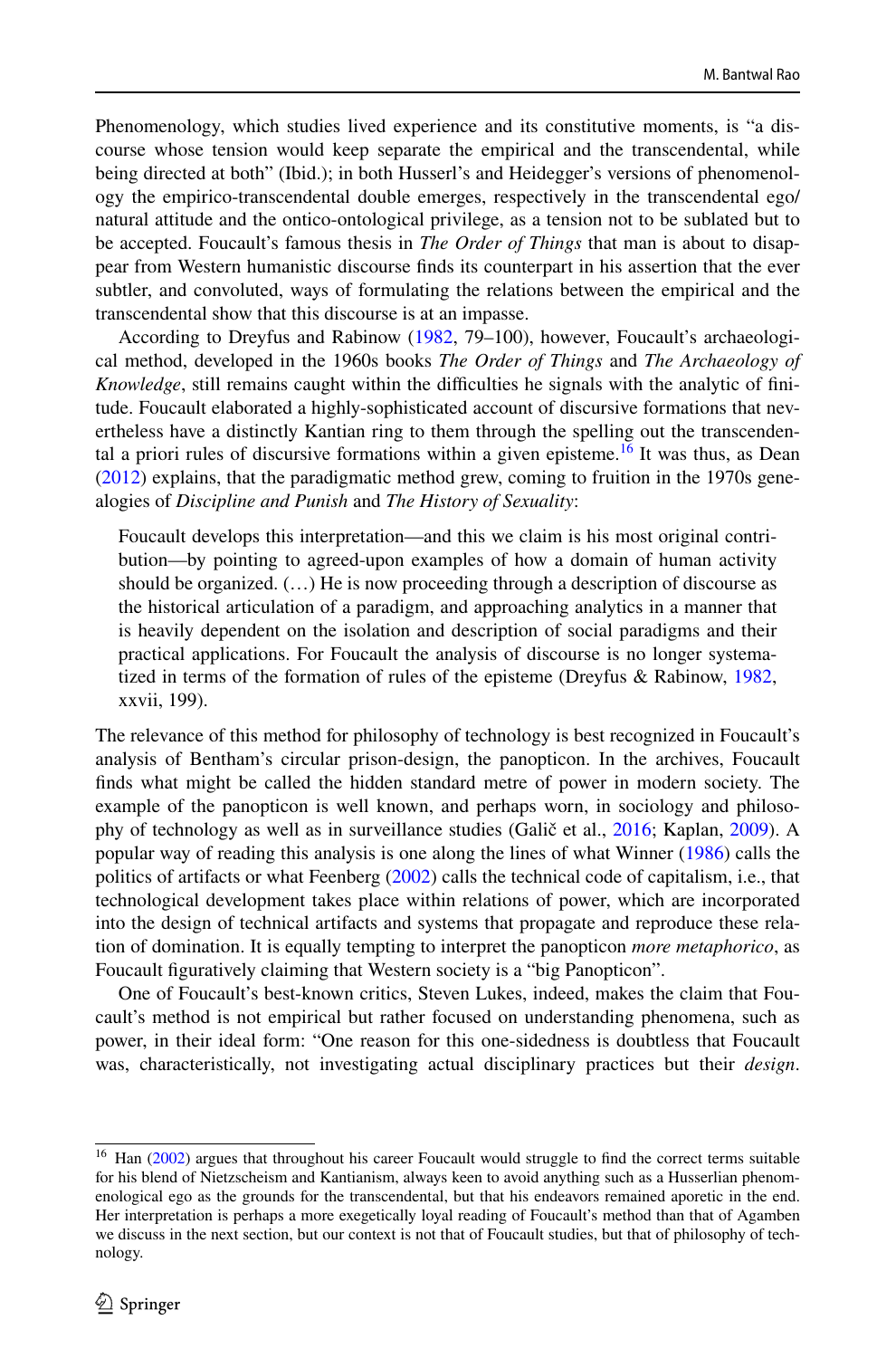His purpose was to portray their idealized form—describing not how they work, or ever worked, but an ideal type of how they are meant to work" (Lukes, [2005](#page-21-30), 93).

Lukes' remark is certainly correct, but "ideal form" can be interpreted not only in the sense of "non-empirical" but also in a paradigmatic way in its most technical sense (Agamben, [2001,](#page-19-3) [2009,](#page-19-4) 16–17), that is, as an example *as* example that elucidates a more general problematic: *panopticism*. It is clear that Foucault denies neither the existence of class nor that of class struggle (Foucault, [1977,](#page-20-29) 223; see also Deleuze, [1988,](#page-20-30) 22–23) but is out to give an interpretation of their formation difering from the Marxist one, or "at least a certain contemporary conception that passes for the Marxist conception" (Foucault, [2003,](#page-20-31) 13). Marx, while discussing the role of the use of machinery in the capitalist mode of production, gives pride of place to empirical description of the deployment of the steam engine and its pivotal position in the development of the productive forces (Marx, [1976](#page-21-31), 594–603). As Foucault notes, "it must be recognized that, compared with the mining industries, the emerging chemical industries or methods of national accountancy, compared with the blast furnaces or the steam engine, panopticism has received little attention (…) But it would be unjust to compare the disciplinary techniques with such inventions as the steam engine or Amici's microscope. They are much less, and yet, in a way, they are much more" (1977, 224, 225). It is clear that the panopticon is less, since it is an architectural design that never was in fact constructed in the form Bentham envisaged. The way in which it is more is contained in its paradigmatic character. One manner to juxtapose of Foucault's analysis, over and against for example empirical postphenomenology, is as follows: a popular example in philosophy of technology is Verbeek's  $(2011)$  $(2011)$  analysis of ultrasound in terms of how it mediates human-technology relations, i.e., how the ultrasound transforms the relation a father has to an unborn child, or how it objectifes the mother: this example can be seen as a paradigm to repeat in the Kuhnian sense (as normal science) but difers from Foucault's analysis in terms of *paradigmatic methodology* and the exhibition of analogical relation.

The panopticon is a "machine," a "diagram," and "a way of defning power relations in terms of the everyday functioning of men" (Foucault, [1977](#page-20-29), 205). At the very end of the chapter on panopticism Foucault ponders: "Is it surprising that prisons resemble facto-ries, schools, barracks, hospitals, which all resemble prisons?" (Foucault, [1977](#page-20-29), 228).<sup>17</sup> It would of course be wrong to claim that the panopticon historically, in a literal sense, exercised infuence over the architectural design of schools, hospitals, factories and barracks. Rather, the use of the panopticon is methodological: as an abstract paradigmatic machine, it not only draws attention to pre-existing similarities among them on an "ontic" level, as it were, but *constitutes* their homogeneity as an *ensemble* at the "ontological" (i.e. the manner the world and beings come in-to-presence) level (Agamben, [2009,](#page-19-4) 18; see also De la Durantaye, [2009,](#page-20-32) 224). In short, there are *analogical relations* between prisons, schools, hospitals, and suchlike in the manner in which they produce subjects, captured in the two functions of the pantopticon, aimed at placing subjects under constant surveillance so as to achieve docility and operating as a laboratory in order to attain knowledge about them. The panopticon thus stands for a whole variety of machines that characterize the disciplinary

<span id="page-14-0"></span><sup>&</sup>lt;sup>17</sup> The full title of Bentham's book, indeed, is *Panopticon, or the Inspection House: containing the idea of a new principle of construction applicable to any sort of establishment, in which persons of any description are to be kept under inspection; and in particular to Penitentiary Houses, Prisons, Houses of Industry, Work-houses, Poor-houses, manufactories, hospitals, mad-houses, and schools: with a Plan of Management adapted to the principle: in a series of letters, written in the year 1787, from Chrechef in White Russia, to a friend in England* (Bentham, [1995,](#page-19-5) 29).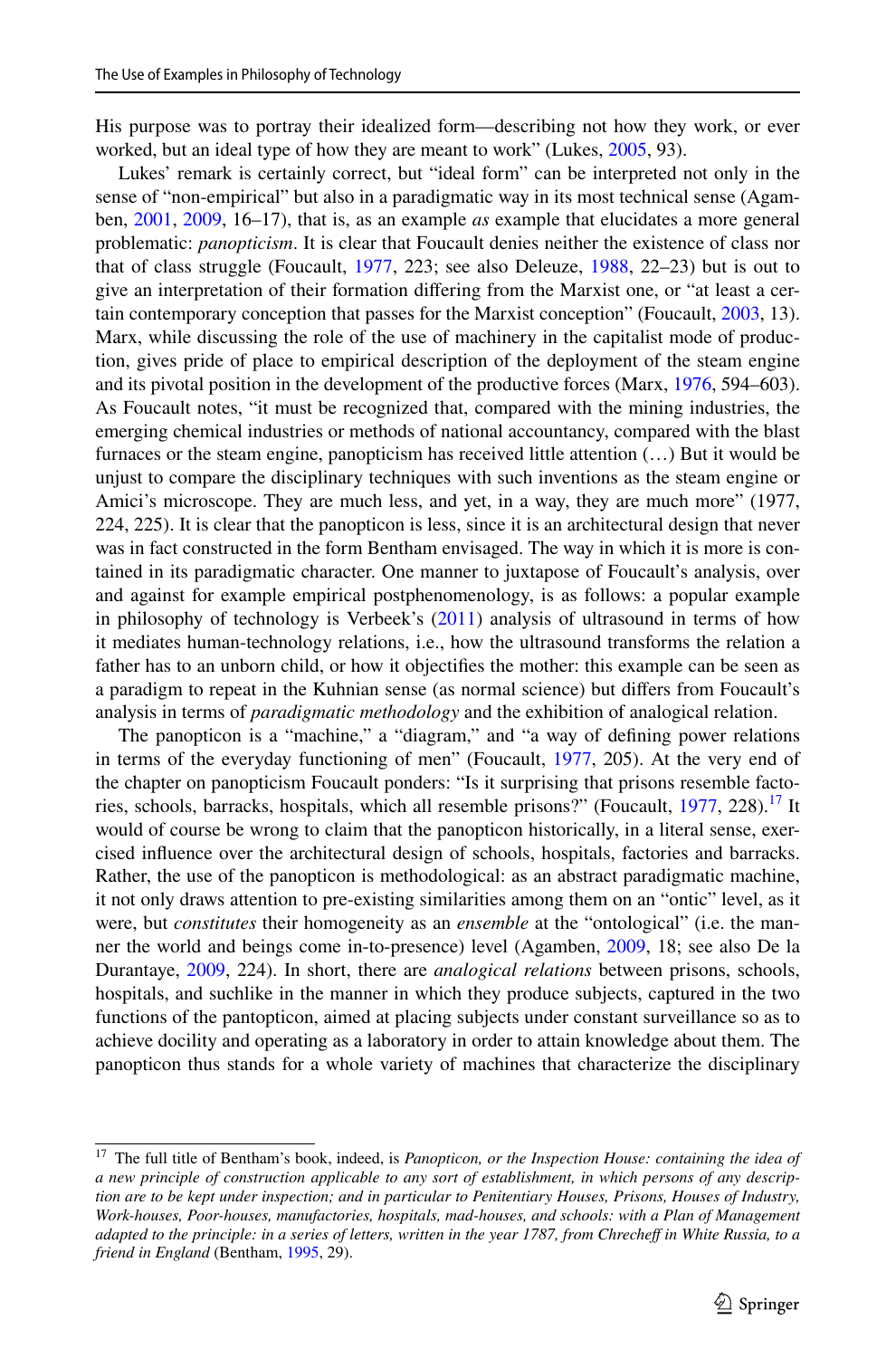universe of the welfare state: the Machine-prison, the Machine-school, the Machine-hospital, etc. (cf. Deleuze, [1988](#page-20-30), 34).

#### **5 Paradigm as Method: Agamben and the Camp**

Agamben's notions of example/exclusive inclusion/paradigm [\(1993](#page-19-6), 9–12; [1998](#page-19-7), 21–29;  $2009$ ,  $9-32$ )<sup>18</sup> systematize Wittgenstein's loose remarks on the functioning of the grammar of language and generalize Foucault's<sup>19</sup> use of paradigms as a method for seeing and exhibiting analogies—or, widen the application for a paradigmatology that "methodologizes" what is frst an ontological insight; similar to Heidegger's contention that ontology can only take place through phenomenology (method) (Heidegger, [1962,](#page-20-13) 61), or, indeed, that they are one and the same, Agamben takes the curious ontological structure of the paradigm and transforms it into method. But also akin to Adorno's [\(1982](#page-19-8)) implication that method in the human sciences is inevitably *violent* by molding the world according to its categories, $^{20}$  thus covering over the unique and singular, the paradigmatic method, is equally a non-method, an *against methodology*. Our understanding by means of paradigms is a way of escaping this violence, of seeing, thinking, and understanding outside of preestablished frameworks and concepts.

The word "paradigm" has the sense of modelling. Biologists make use of model organisms, such as the Drosophila (fruit fy) and Arabidopsis Thaliana (rockcress) as "both a means to and as a source of knowledge" (Morgan & Morisson, [1999](#page-21-33), 35), where the aim is to integrate a diverse body of knowledge of a single organism (type) into a unique body of knowledge (as an end) in the belief that this knowledge is *representative* of the functioning of other (similar type) organisms. Gramsci ([1971,](#page-20-33) 277–320) studied the mode of production and consumption of Henry Ford's car factories as the model for hegemonic American capitalism, coined "Fordism." The word "paradigm" also has the sense of a pattern, a recurring feature. This is well known in the philosophy of technology through the work of Albert Borgmann ([1984\)](#page-20-10), whose neo-Heideggerian analysis discerns a pattern running through modern techno-commodities in which most modern techno-commodities disengage their users, dubbed the "device-paradigm." For example, a micro-wave delivers food ready-to-go, whereas a freplace compels people to actively take care of it, as a so-called focal pratice.

Agamben, however, draws attention to the Greek etymology of the word paradigm, composed of *para* (alongside) and *deiknumai* (to show) [\(1993](#page-19-6), 9; [1998](#page-19-7), 22; [2009](#page-19-4), 24). A *para*-*digm* thus shows something alongside, in the manner in which parables and allegories illustrate a point—which can still be heard in the German word "*Bei-spiel*" (Agamben, [1993,](#page-19-6) 9). What a paradigm *shows alongside* is "both its own intelligibility and that of the class it constitutes" (Agamben, [2009,](#page-19-4) 24). This is indeed the same structure we saw earlier in Wittgenstein: there is a diference between an example *of* something (a typical example)

<span id="page-15-0"></span><sup>&</sup>lt;sup>18</sup> Agamben uses "paradigm" and "example" interchangeably: colloquially, one is inclined to say that all paradigms are example, but not all examples are paradigms. In this section we follow Agamben's use, and regard it mostly as a terminological issue.

<span id="page-15-1"></span><sup>&</sup>lt;sup>19</sup> For a good overview of Agamben's controversial use of Foucauldian concepts, see Snoek [\(2010](#page-21-34)).

<span id="page-15-2"></span><sup>&</sup>lt;sup>20</sup> One can argue that positivism shares this critique but doesn't take it to its extreme, since it still imposes *the form* on the world that it consists of *facts*.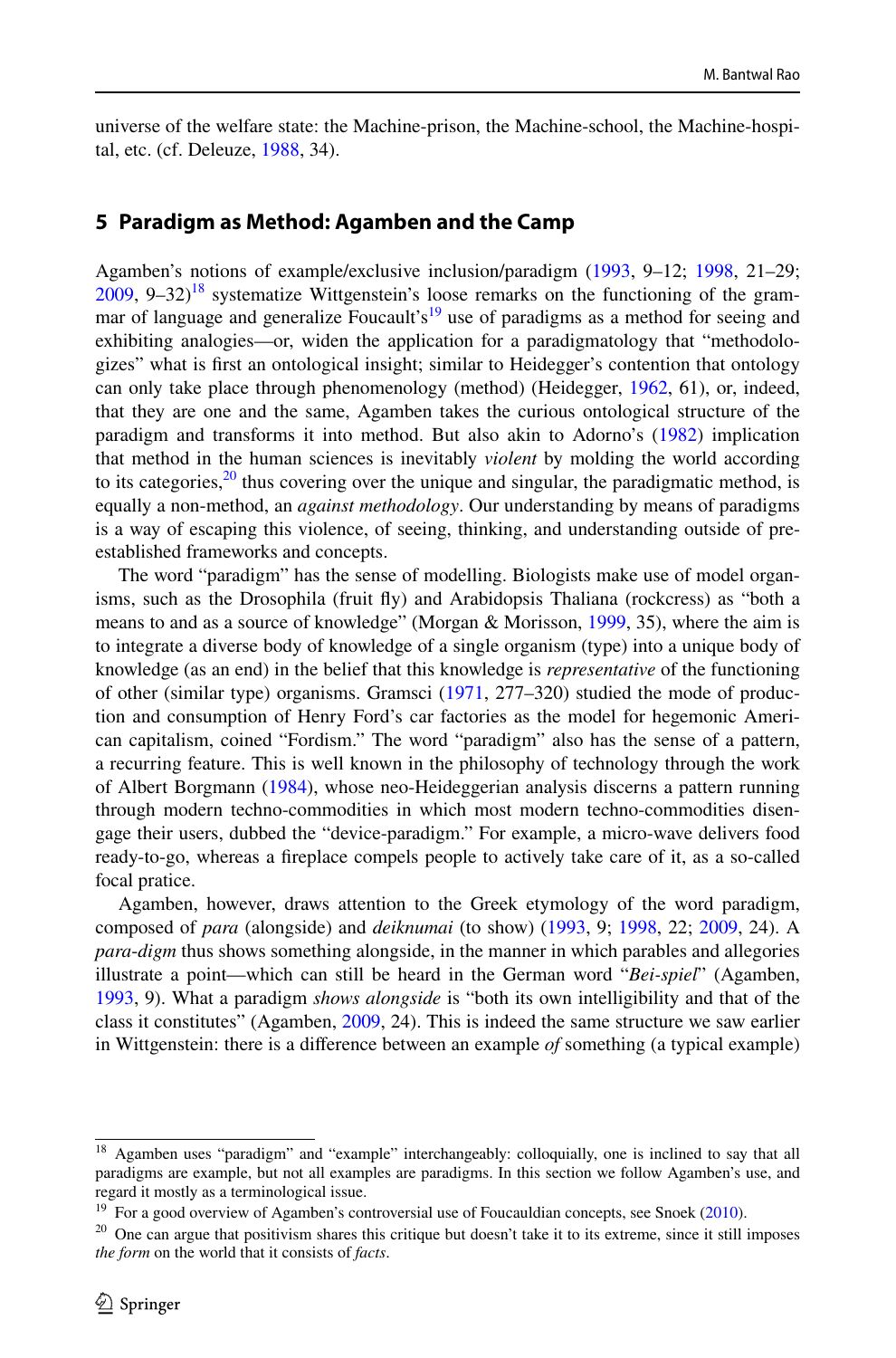and an example *as* example (exemplar, paradigm), just as the standard meter rule renders intelligible what a meter *is* and simultaneously constitutes a group of measurable things.

For Agamben, the notion of typical example is illustrative of how we experience our experience of language—our being linguistic beings—*through* language. For example, the word "tree" refers to trees in general and allows us to make general statements about trees. While taking a stroll, I can remark that I took a picture of this tree yesterday and receive the response "You mean this tree *here*, or a tree of this *kind*?" (i.e., which meaning of "tree" does the "this" refer to?). In short, language structures our experience into dichotomies of particular/universal, part/whole.

From a systematic point of view, the two major forms in which we acquire knowledge of the world emerge out of one or the other pole of these dichotomies. *Induction* consists in fnding regularities in the world by means of the enumeration of particular *statements* so as to arrive at a general statement. Famously, David Hume [\(1978](#page-20-34), 86–94) challenged the justifcatory grounds of induction, its being a *logic stricto* sensu, by declaring it to be no more than a habit of the human mind, imposing causality on a set of heterogeneous experiences. Carnap would place induction in the context of relations between sentences, arguing that Hume's problem concerned *universal inference* [\(1950](#page-20-35), 207) and that the object proper of induction is the inference of probabilities. Nevertheless, it is clear that induction aims at stating generalities in the form of a rule. *Deduction* functions in logic in the formal sense, such as in Aristotelian categorical logic, modern propositional logic, or nth-order predicate logic. *Natural deduction*, for example, is based on a set of rules of inference (of introduction and elimination) which serve as the basis upon which hypotheses can be postulated and inferences made. The best-known expressions of deductive reasoning are the syllogism (All men are mortal/Socrates is a man/Therefore, Socrates is mortal) and *modus ponens* (If it rains, then the sidewalk gets wet/It rains/Therefore the sidewalk is wet).

Practitioners of science can go about their business well in the absence of explicit rules—or, more strongly, as Thomas Kuhn [\(1962](#page-21-10), 44) observed, "the existence of a paradigm need not even imply that any full set of rules exist," likening paradigmatic understanding to Wittgenstein's ([1953,](#page-21-0) 27–28) notion of family resemblances (that such concepts as "game" cannot be defined in terms of necessary and sufficient conditions, but are formed by a network of crisscross similarities among members of a class). For Agamben, paradigmatic understanding consists of freeing *singularity* "from the false dilemma that obliges knowledge to choose between the inefability of the individual and the intelligibility of the universal" [\(1993](#page-19-6), 1)—from the canon of rules—by performing a double deactivation of its empirical givenness. $^{21}$  $^{21}$  $^{21}$  The clearest case of such deactivation is when one teaches someone, for example, what a performative *is* by exclaiming the words "I hereby name this ship the Pacifc Princess"; my very uttering of these words does *not* function as a performative but suspends its performativity by standing as an example for the class of performative utterances. Example/paradigm is thus an "exclusive inclusion" (Agamben, [1998,](#page-19-7) 21). It not only suspends its normal usage by exhibiting its exemplarity, but, by this very act, it stands, so to speak, next to, or outside of, the class it is the paradigm of. A paradigm is both excluded (as paradigm) and included, insofar as its exclusion shows that it belongs to the class it constitutes, it is apart and *a* part: "It is thus impossible to clearly separate an example's

<span id="page-16-0"></span><sup>&</sup>lt;sup>21</sup> The deactivation of empirical givenness also animates Husserl's  $(2014)$  $(2014)$  phenomenology in the form of the phenomenological reduction, which "brackets" the empirical existence of intentional objects so as to attain the proper phenomena of intentional consciousness.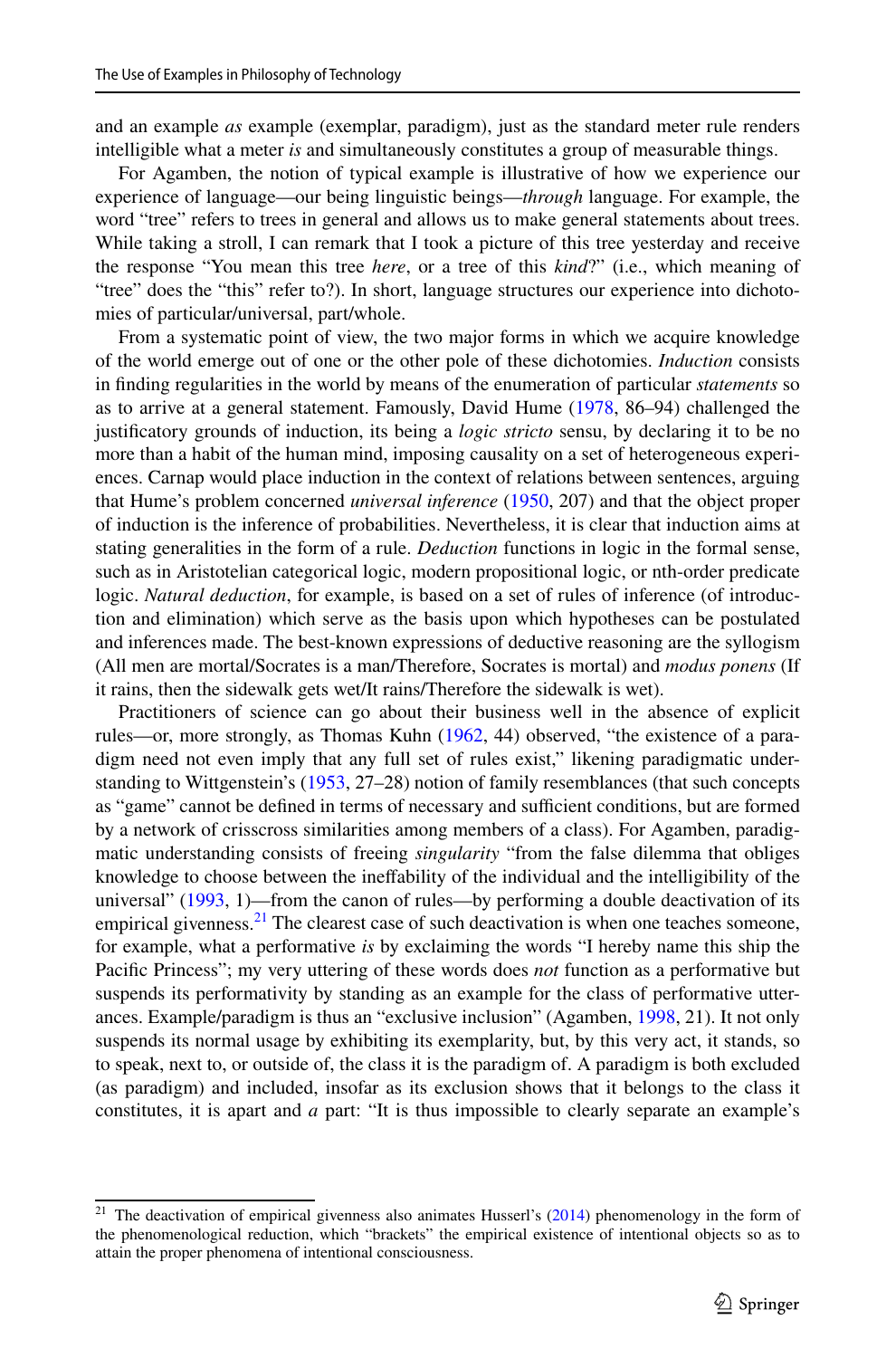paradigmatic character—its standing for all cases—from the fact that it is one case among others" (Agamben, [2009](#page-19-4), 20).

The mirror image of the paradigm is indeed that of the exception.<sup>22</sup> It is the "inclusive exclusion" (ibid.), which, as exception, does not belong to the class it is the exception of, an exclusion that can only be exhibited within that very class (through inclusion). To the extent that an example is *exceptional* and an exception is *exemplary* the two concepts are correlative and only distinguishable in terms of emphasis. Agamben's most notorious technical paradigm is that of the concentration camp (Agamben, [1998](#page-19-7), 20, 119–188; [2002](#page-19-9), passim): whereas Foucault's prison-paradigm remains caught within the sphere where juridical sovereignty holds sway, the camp is for Agamben is the place where fact and law become indistinguishable; characteristic of our current epoch, he argues, is the state of exception, where the suspension of the norm (law) becomes the norm (fact).

In the fairly simple case of linguistics, a paradigm can stand for the rule of the class it stands for, but Agamben [\(2009](#page-19-4), 21) is interested in cases where "the impossibility of the rule" is implied. The clearest case of such impossibility is aesthetic judgement, for example, when I stand in front of a tree and utter the words: "*This* is beauty!".

The rule (if it is still possible to speak of rules here) is not a generality preexisting the singular cases and applicable to them, nor is it something resulting from the exhaustive enumeration of specifc cases. Instead, it is the exhibition alone of the paradigmatic case that constitutes a rule, which as such cannot be applied or stated. (ibid.)

Grasping the knowability of paradigms "implies the total abandonment of the particular-general couple as the model of logical inference" (ibid.). Over and against classical either/or logic and its law of the excluded middle (it rains or it does not), the logic of the paradigm is one of neither/nor. Drawing upon the work of Aristotle and Melandri, Agamben defnes the logic of the paradigm as one of *analogy*—defned by Hegel as identity in diference (in a sense, the mirror image of Wittgenstein's family resemblance, a diference in identity). This is a logic that does not move from the universal to the particular (as in deduction), or from the particular to universal (as in induction), but rather from the singular to the singular [\(2009](#page-19-4), 19, 28). This logic, however, is no longer a logic in the strict sense, but a manner in which our seeing and understanding are engaged. As Wittgenstein ([1953,](#page-21-0) 165, emphasis in original) had already pointed out, there are.

[t]wo uses of the word "see". The one: "What do you see there?"—"I see *this*" (and then a description, a drawing, copy). The other: "I see a likeness between these two faces"—let the man I tell this to be seeing the faces as clearly as I do myself. The importance of this is the diference of category between the two 'objects' of sight.

In the former case, one fles a phenomenon under a general category (a bird, a human, a mammal), whereas in the latter, two phenomena, perhaps seemingly disjunctive even, are placed in a relation of kinship to each other, which is nevertheless not a kinship in terms of genus and species, but something pertaining to the manner in which one wants to engage the seeing of one's interlocutor.

Becker, writing in the context of social scientifc research, develops the notion of *reasoning from analogy*, "treating one case you know well as a model that will explain what you don't understand about another one, or at least point you in the right direction, and

<span id="page-17-0"></span><sup>22</sup> Again, there is a similarity with Kuhn: an *anomaly* is an exceptional case that normal science cannot account for.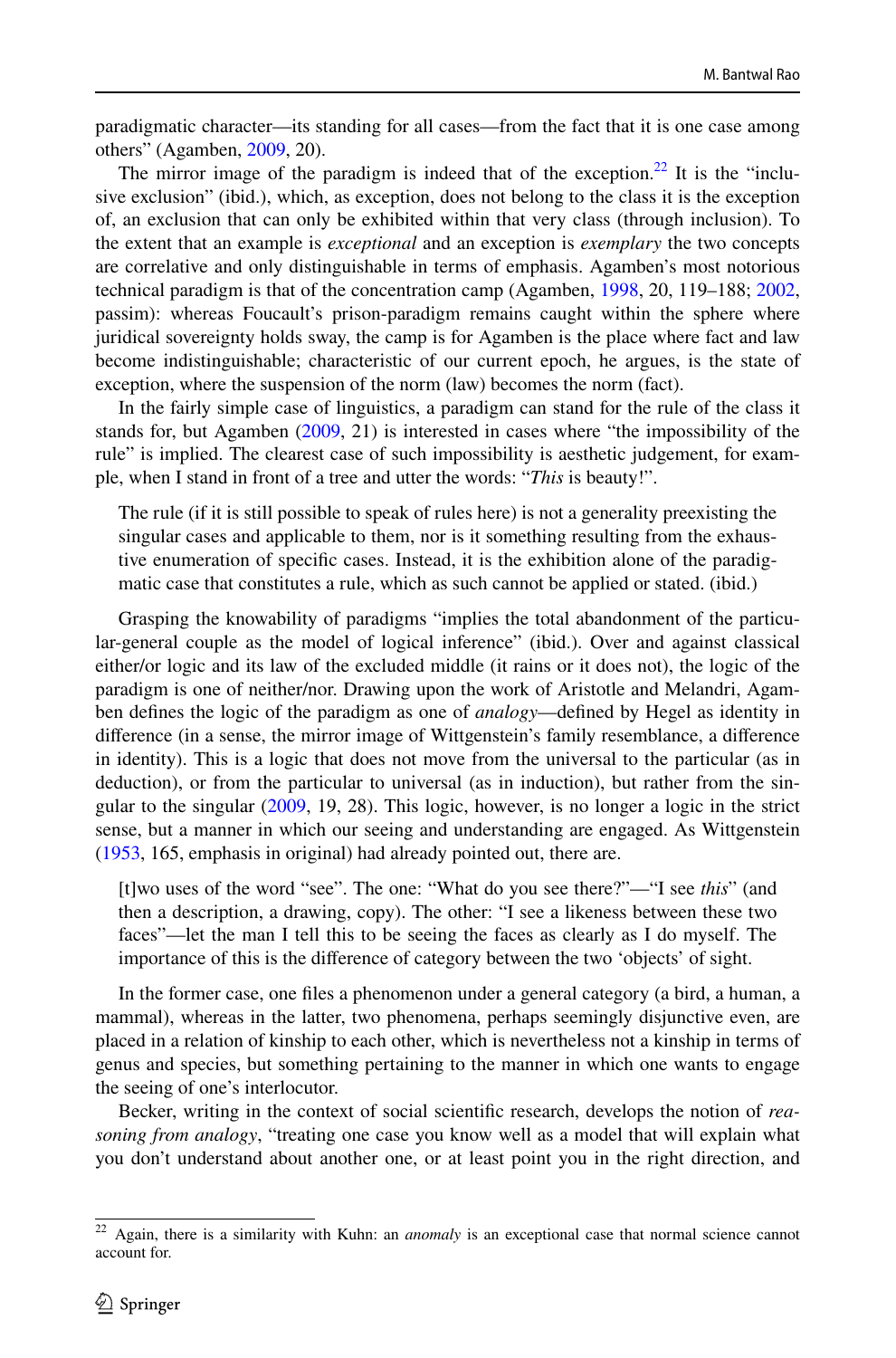put you on the road to discover a general mechanism common both" [\(2014](#page-19-10), 65). Suppose, for example, that one is interested in the phenomenon of how power-relations within pop bands shift, and is quite familiar with the manner in which Mick Jagger ousted Brian Jones as the leader of the Rolling Stones (Jones' drug use, "wrong friends," apathy, waning compositional skills and the presence of an ambitious lieutenant waiting to take over). Then, when one tries to understand how power-relations within the Beatles shifted (from Lennon towards McCartney), the case of the Rolling Stones does not ofer you full certainty, but a sharp eye regarding what to look for (drug use, apathy, etc.).

Moreover, reasoning by analogy may also shed light on phenomena that at face value do not belong to the same group. In a manner similar to Foucault, Becker argues that, in their mechanism and efects, schools can resemble prisons, and prisons can resemble schools (ibid., 49–50). To the extent that the analogy works, the grouping is made (here, for example, the analogy groups as common the functioning of state institutions, as opposed to the diferent functions of educating children, punishing ofenders, etc.). Exhibiting analogical relations among paradigms and singularities is a manner in which new, homogenous groupings (or ensembles) can arise, without, however, trying to *ft* these singularities in new, rigidly, reifed categories or frameworks (Meskin & Shapiro, [2015\)](#page-21-35).

The importance of paradigms' going from singularity to singularity lies in the fact that they never leave singularity, they never become (just) a part, or example, of a pre-constituted prior whole. Above all, paradigms are singularities that try to make intelligible a historical problematic context, exhibiting kinships between prima facie distinct phenomena. Alluding to Heidegger, Agamben even goes so far as to relate paradigms to *being* (Agamben, [2009](#page-19-4), 32; see also Campbell, [2011](#page-20-37), 45).

## **6 Between an Empirical Philosophy of Technology and Philosophical Thinking About Technology from Examples**

In this essay we sketched a phenomenology of the manner in which examples can be used and its relevance for philosophical thinking about technology, or, more particularly, that the question concerning the debate about the transcendental vs. the empirical in "philosophy of technology" is to an extent a question concerning the epistemological and methodological status of examples. While the 'empirical turn' in philosophy of technology does not represent a monolithic block and is marked by internal opposing methodologies such as postphenomenology, critical theory, and more rigid science and technology studies, and is to a certain extent characterized by what it is *against* (transcendentalism) than that it shares one unifying methodological assumption*,* the kind of questions it raises are of a particular kind, namely the relating of philosophical abstraction to concrete case study.

We have tried to explore how the distinctions between abstract/concrete are more problematic than is usually presumed in philosophy of technology and that, at least in the case of paradigms such as the standard metre, panopticon, and concentration camp, can collapse; what this means for philosophy of technology is that distinctions between "abstract" classical theory and "concrete" contemporary theory are more problematic than they appear at face value, indeed, that their very problematization is a core issue to bring the inchoate feld further. Nevertheless, our aim here is to set a research agenda that tackles philosophical issues concerning technology with a diference of emphasis than most empirical theory does without wishing to set the philosophical clock back to Heideggerianism. What we believe is that what this afords is twofold: the notion of *paradigm* allows use to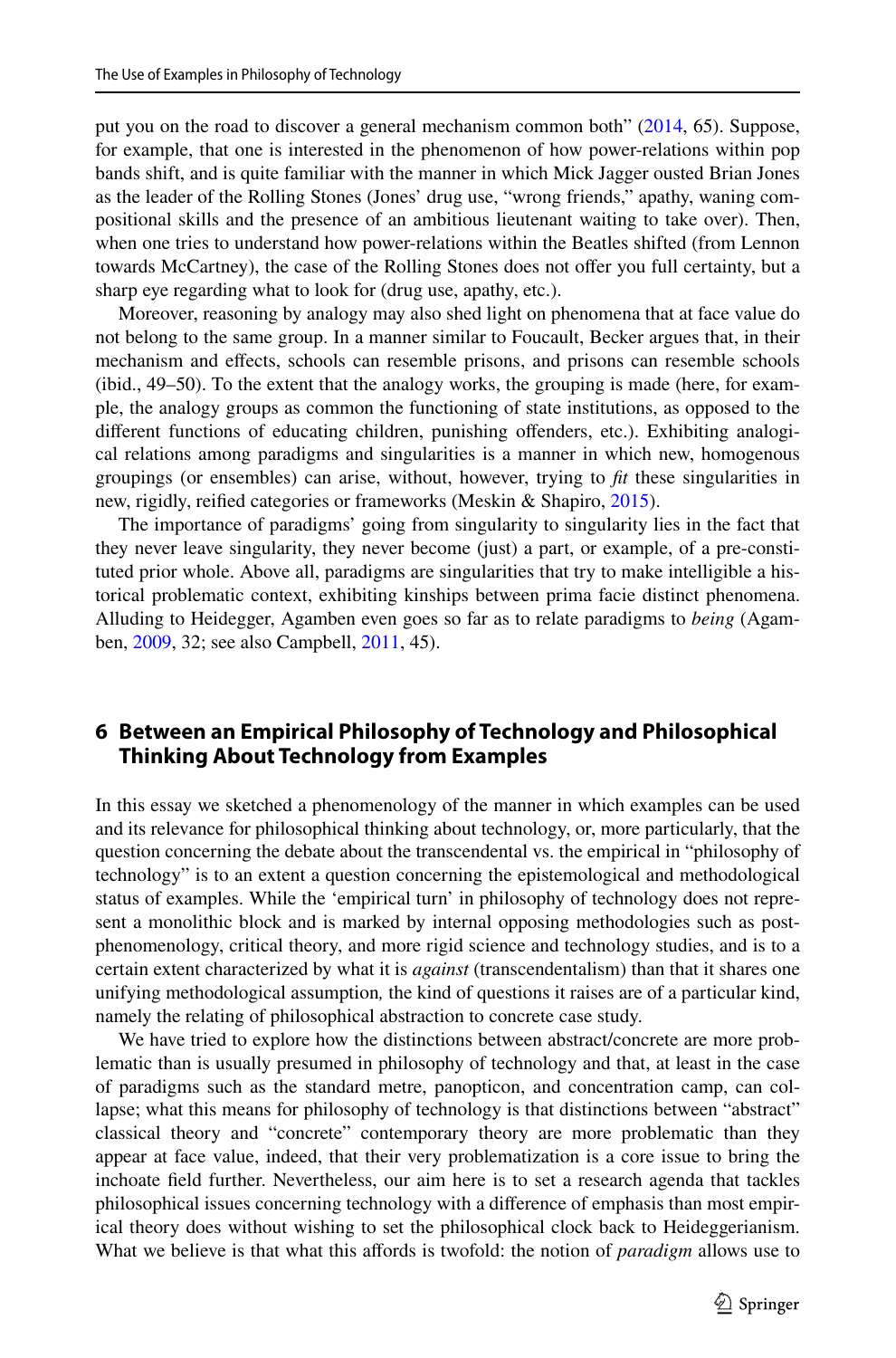look for and recognize *the source* that lies at the basis of our technological life-world. Put diferently: contemporary philosophy of technology has focused much on epoch-defning technologies such as smartphones or medical devices, but to a lesser extent on the paradigms that form the basis for information technology as such (e.g., a Turing Machine, in a sense the standard metre of computationalism), or the Arabidopsis plant in biology. But also, a *shift* in paradigms (from the standard metre to lightspeed) is another underdeveloped topic philosophy of technology can tackle in the future. Second, the related notion of *analogy* raises questions as to how we can recognize similarities and symmetries, perhaps come to novel categorizations, and map new relations between distinct felds of technological development (e.g. agricultural technology and IT) without reducing them to abstract concepts such as enframing.

During a certain passage in *Being and Time*, Heidegger cryptically remarks that it is not a matter of avoiding the hermeneutic circle, but of entering it in the right manner. In *The Question Concerning Technology*, he laments how modern technology has lost its poetic origins. Taking these together, might we not wonder whether today's task in philosophical thinking about technology is to retrieve the poetics of the example?

**Acknowledgements** This research was funded by the Science for Global Development programmes, Netherlands Organisation for Scientifc Research (NWO-WOTRO) through its integrated project titled *Open source and commons in India and the Netherlands: New perspectives for development*. Further thanks to Andy Hilton, Joost Jongerden, and fve anonymous reviewers for suggesting improvements.

**Open Access** This article is licensed under a Creative Commons Attribution 4.0 International License, which permits use, sharing, adaptation, distribution and reproduction in any medium or format, as long as you give appropriate credit to the original author(s) and the source, provide a link to the Creative Commons licence, and indicate if changes were made. The images or other third party material in this article are included in the article's Creative Commons licence, unless indicated otherwise in a credit line to the material. If material is not included in the article's Creative Commons licence and your intended use is not permitted by statutory regulation or exceeds the permitted use, you will need to obtain permission directly from the copyright holder. To view a copy of this licence, visit [http://creativecommons.org/licenses/by/4.0/.](http://creativecommons.org/licenses/by/4.0/)

## **References**

- <span id="page-19-0"></span>Achterhuis, H. (Ed.). (2001). *American Philosophy of Technology: The Empirical Turn*. Indiana University Press.
- <span id="page-19-8"></span>Adorno, T. W. (1982). *Against Epistemology. A Metacritique*. Polity Press.
- <span id="page-19-6"></span>Agamben, G. (1993). The Coming Community (trans: M. Hardt). Minneapolis: University of Minnesota Press.
- <span id="page-19-7"></span>Agamben, G. (1998). Homo Sacer. Sovereign Power and Bare Life (trans: D. Heller-Roazen). Stanford: Stanford University Press.
- <span id="page-19-3"></span>Agamben, G. (2001) 'Das unheilige Leben: Ein Gespräch mit dem italienischen Philosophen Giorgo Agamben' H. Leitgeb, & C. Vismann *Literaturen*. Berlin, pp. 16–21 2(1).
- <span id="page-19-9"></span>Agamben, G. (2002). Remnants of Auschwitz (trans: D. Heller-Roazen). New York: Zone Books.
- <span id="page-19-4"></span>Agamben, G. (2009). The Signature of all Things. On Method (trans: L. D'Isanto, & K. Atell). New York: Zone Books.
- <span id="page-19-10"></span>Becker, H. S. (2014). *What about Mozart? What about murder? Reasoning from cases*. University of Chicago Press.
- <span id="page-19-2"></span>Bennington, G., & Derrida, J. (1993). Jacques Derrida (trans: G. Bennington). Chicago: Chicago University Press.
- <span id="page-19-5"></span>Bentham, J. (1995). *The Panopticon*. Verso.
- <span id="page-19-1"></span>Besmer, K. M. (2021). On Turning Away from "The Empirical Turn" (But not Necessarily Towards the Transcendental). *Foundations of Science*. <https://doi.org/10.1007/s10699-020-09757-y>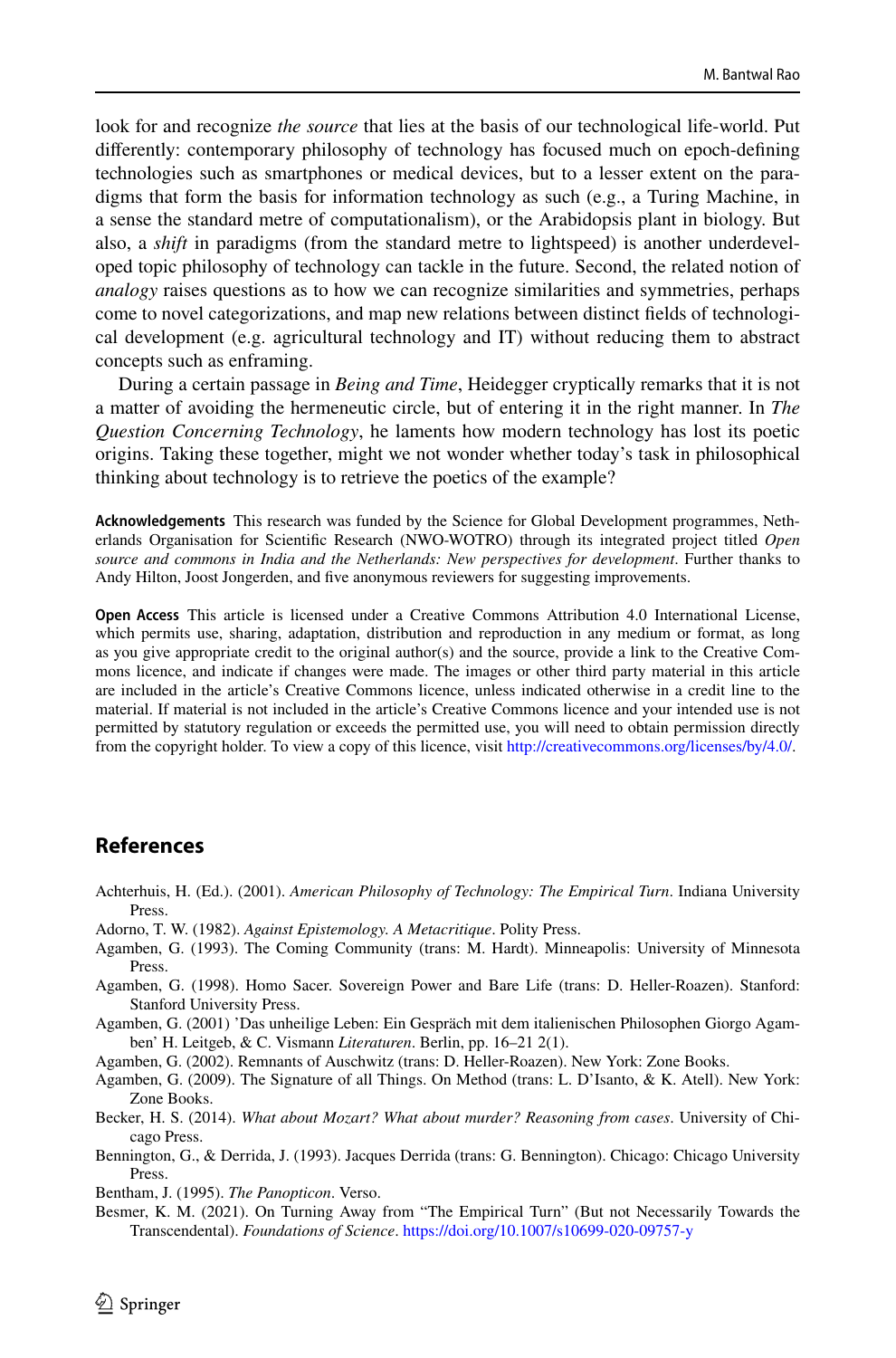- <span id="page-20-4"></span>Bijker, W. E., Hughes, T. P., & Pinch, T. J. (1987). *The Social Construction of Technological Systems*. MIT Press.
- <span id="page-20-10"></span>Borgmann, A. (1984). *Technology and the Character of Comtemporary Life*. Chicago University Press.
- <span id="page-20-19"></span>Brandom, R. (1983). Heidegger's Categories in Being and Time. *The Monist, 66*(3), 387–409.
- <span id="page-20-0"></span>Brey, P. (2010). Philosophy of Technology after the Empirical Turn. *Techne: Research in Philosophy and Technology, 14*(1), 1.
- <span id="page-20-37"></span>Campbell, T. C. (2011). *Improper Life. Technology and Biopolitics from Heidegger to Agamben*. University of Minnesota Press.
- <span id="page-20-16"></span>Carman, T. (2003). *Heidegger's Analytic*. Cambridge University Press.
- <span id="page-20-35"></span>Carnap, R. (1950). *Logical Foundations of Probability*. Chicago University Press.
- <span id="page-20-6"></span>Coeckelbergh, M. (2018). Technology Games: Using Wittgenstein for Understanding and Evaluating Technology. *Science and Engineering Ethics, 24*(5), 1503–1519.<https://doi.org/10.1007/s11948-017-9953-8>
- <span id="page-20-8"></span>Cressman, D. (2014). On Fifty Years of *One-Dimensional Man* and a Critical Philosophy of Technology. *Krisis. Journal for Contemporary Philosphy, 2*, 29–39.
- <span id="page-20-15"></span>Crowell, S., & Malpas, J. (Eds.). (2007). *Transcendental Heidegger*. Stanford University Press.
- <span id="page-20-32"></span>De la Durantaye, L. (2009). *Giorgo Agamben. A Critical Introduction*. Stanford University Press.
- <span id="page-20-26"></span>Dean, M. (2012). The signature of power. *Journal of Political Power, 5*(1), 101–117. [https://doi.org/10.1080/](https://doi.org/10.1080/2158379x.2012.659864) [2158379x.2012.659864](https://doi.org/10.1080/2158379x.2012.659864)
- <span id="page-20-30"></span>Deleuze, G. (1988). *Foucault*. Continuum.
- Derrida, J. (1981). Disseminations (trans: B. Johnson). Chicago: Chicago University Press.
- <span id="page-20-14"></span>Derrida, J. (1982). Margins of Philosophy (trans: A. Bass). Chicago: Chicago University Press.
- <span id="page-20-21"></span>Derrida, J. (1988). Limited Inc. Evanston: Nortwestern University Press.
- <span id="page-20-25"></span>Dreyfus, H. L., & Rabinow, P. (1982). *Michel Foucault. Beyond Structuralism and Hermeneutics*. The University of Chicago Press.
- <span id="page-20-5"></span>Feenberg, A. (1999). *Questioning Technology*. Routledge.
- <span id="page-20-20"></span>Feenberg, A. (2000). The Ontic and the Ontological in Heidegger's Philosophy of Technology: Response to Thomson. *Inquiry, 43*(4), 445–450.<https://doi.org/10.1080/002017400750051242>
- <span id="page-20-3"></span>Feenberg, A. (2002). *Transforming Technology: A Critical Theory Revisited*. Oxford University Press.
- <span id="page-20-9"></span>Feenberg, A. (2010). *Between Reason and Experience: Essays in Technology and Modernity*. MIT Press.
- <span id="page-20-29"></span>Foucault, M. (1977). Discipline and Punish. The Birh of the Prison (trans: A. Sheridan). New York: Random House.
- <span id="page-20-24"></span>Foucault, M. (1989a). The Archaelogy of Knowledge (trans: A. M. Sheridan Smith). London: Routledge.
- <span id="page-20-23"></span>Foucault, M. (1989b). *The Order of Things. An Archaeology of the Human Sciences*. Routledge.
- <span id="page-20-31"></span>Foucault, M. (2003). "Society Must Be Defended" Lectures at the Collège de France 1975–1976 (trans: D. Macey). New York: Picador.
- <span id="page-20-22"></span>Foucault, M. (2008). The Birth of Biopolitics (trans: G. Burchell). New York: Picador.
- <span id="page-20-27"></span>Galič, M., Timan, T., & Koops, B.-J. (2016). Bentham, Deleuze and Beyond: An Overview of Surveillance Theories from the Panopticon to Participation (journal article). *Philosophy & Technology*. [https://doi.org/](https://doi.org/10.1007/s13347-016-0219-1) [10.1007/s13347-016-0219-1](https://doi.org/10.1007/s13347-016-0219-1)
- <span id="page-20-1"></span>Gerring, J. (2007). *Case Study Research: Principles and Practices*. Cambridge University Press.
- <span id="page-20-33"></span>Gramsci, A. (1971). Selections from the Prison Notebooks Edited and translated by Q. Hoare, & G. Nowell Smith. New York: International Publishers.
- <span id="page-20-28"></span>Han, B. (2002). Foucault's Critical Project: Between the Transcedental and the Historical (trans: E. Pile). Stanford: Stanford.
- <span id="page-20-13"></span>Heidegger, M. (1962). Being and Time (trans: J. Macquarrie, & E. Robinson). Oxford: Blackwell.
- <span id="page-20-11"></span>Heidegger, M. (1977). The Question Concerning Technology and Other Essays (trans: W. Lovitt). New York: Harper&Row.
- <span id="page-20-12"></span>Heidegger, M. (1982). The Basic Problems of Phenomenology (trans: A. Hofstadter). Indianopolis: Indiana University Press.
- <span id="page-20-18"></span>Heidegger, M. (1993). *Basic Writings*. Harper.
- <span id="page-20-17"></span>Heidegger, M. (1995). The Fundamental Concepts of Metaphysics. World, Finitude, Solitude. Bloomington: Indiana University Press.
- <span id="page-20-34"></span>Hume, D. (1978). *A Treatise of Human Nature*. Oxford University Press.
- <span id="page-20-36"></span>Husserl, E. (2014). Ideas for a Pure Phenomenology and Phenomenological Philosophy: First Book: General Introduction to Pure Phenomenology (trans: D. O. Dahlstrom). Indianapolis: Hackett Publishing Company.
- Ihde, D. (1990). *Technology and the Lifeworld. From Garden to Earth*. Indiana University Press.
- <span id="page-20-2"></span>Ihde, D. (1993). *Postphenomenology*. Northwestern University Press.
- <span id="page-20-7"></span>Ihde, D. (2000). Technoscience and the "other" continental philosophy. *Continental Philosophy Review, 33*, 58–74.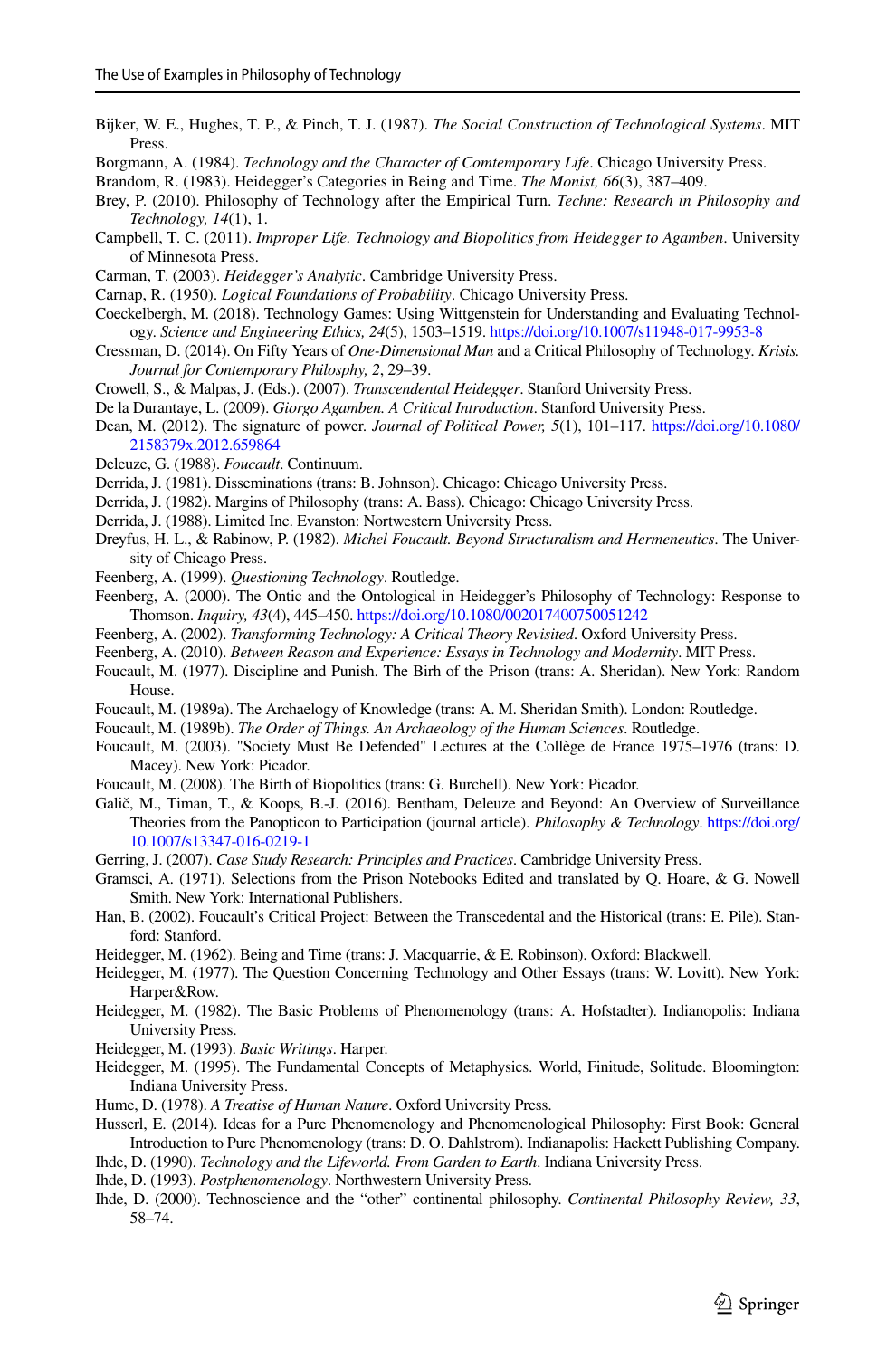- <span id="page-21-12"></span>Kant, I. (1998). Critique of Pure Reason (trans: P. Guyer, & A. W. Wood). Cambridge (UK): Cambridge University Press.
- <span id="page-21-29"></span><span id="page-21-24"></span>Kaplan, D. M. (Ed.). (2009). *Reading in the Philosophy of Technology*. Rowman & Littlefeld Publishers, Inc. Kripke, S. A. (1980). *Naming and Necessity*. Harvard University Press.
- <span id="page-21-10"></span>Kuhn, T. S. (1962). *The Structure of Scientifc Revolutions*. Chicago University Press.

- <span id="page-21-9"></span>Lemmens, P. (2015). Love and Realism. *Foundations of Science*. <https://doi.org/10.1007/s10699-015-9471-6>
- <span id="page-21-15"></span>Lemmens, P. (2021). Thinking Technology Big Again. Reconsidering the Question of the Transcendental and 'Technology with a Capital T' in the Light of the Anthropocene. *Foundations of Science*. [https://doi.org/](https://doi.org/10.1007/s10699-020-09732-7) [10.1007/s10699-020-09732-7](https://doi.org/10.1007/s10699-020-09732-7).
- <span id="page-21-3"></span>Lemmens, P., & Hui, Y. (2021). Landscapes of Technological Thoughts. *Philosophy Today, 65*(2), 375–389.
- <span id="page-21-25"></span>Luckhardt, C. G. (1977). Wittgenstein: Investigation 50. *The Southern Journal of Philosophy, 15*(1), 81–90. <https://doi.org/10.1111/j.2041-6962.1977.tb00174.x>
- <span id="page-21-27"></span>Luckhardt, C. G. (1978). Beyond Knowledge: Paradigm in Wittgenstein's Later Philosophy. *Philosophy and Phenomenological Research, 39*(2), 240–252.
- <span id="page-21-30"></span>Lukes, S. (2005). *Power: A Radical View*. Palgrave McMillan.
- <span id="page-21-31"></span>Marx, K. (1976). *Capital. A Critique of Political Economy*. Penguin.
- <span id="page-21-11"></span>Masterman, M. (1970). The Nature of a Paradigm. In I. Lakatos, & A. Musgrave (Eds.), *Criticism and the Growth of Knowledge. Proceedings of the International Colloquium in the Philosophy of Science, London, 1965* (pp. 59–90). Cambridge: Cambridge University Press. [https://doi.org/10.1017/CBO9781139171434.](https://doi.org/10.1017/CBO9781139171434.008) [008](https://doi.org/10.1017/CBO9781139171434.008).
- <span id="page-21-23"></span>McGinn, M. (1997). *Wittgenstein and the Philosophical Investigations*. Routledge.
- <span id="page-21-21"></span>McGinn, M. (2001). Saying and Showing and the Continuity of Wittgenstein's Thought. *The Harvard Review of Philosophy, 9*(1), 24–36.
- <span id="page-21-35"></span>Meskin, J., & Shapiro, H. (2015). To Give an Example is a Complex Act. *Educational Philosophy and Theory, 46*(4), 421–440.
- Misa, T. J., Brey, P., & Feenberg, A. (Eds.) (2003). Modernity and Technology.
- <span id="page-21-2"></span>Mitcham, C. (1994). *Thinking through Technology. The Path between Engineering and Philosophy*. University of Chicago Press.
- <span id="page-21-33"></span>Morgan, M. S., & Morisson, M. (1999). *Models as Mediators*. Cambridge University Press.
- <span id="page-21-28"></span>Quine, W. V. O. (1969). *Ontological Relativity and Other Essays*. Columbia University Press.
- <span id="page-21-13"></span>Rorty, R. (1971). Verifcationism and transcendental arguments. *Nous, 5*(1), 3–14.
- <span id="page-21-26"></span>Rorty, R. (1989). Is Derrida a transcendental philosopher? *The Yale Journal of Criticism, 2*(2), 207.
- <span id="page-21-7"></span>Scharf, R. C. (2011). Empirical Technoscience Studies in a Comtean World: Too Much Concreteness? *Philosophy & Technology, 25*(2), 153–177.<https://doi.org/10.1007/s13347-011-0047-2>
- <span id="page-21-8"></span>Smith, D. (2014). Rewriting the Constitution: A Critique of 'Postphenomenology.' *Philosophy & Technology*. <https://doi.org/10.1007/s13347-014-0175-6>
- <span id="page-21-34"></span>Snoek, A. (2010). Agamben's Foucault. *Foucault Studies, 10*, 44–67.
- <span id="page-21-19"></span>Staten, H. (1984). *Wittgenstein and Derrida*. University of Nebraska Press.
- <span id="page-21-14"></span>Stroud, B. (1968). Transcendental arguments. *The Journal of Philosophy, 65*(9), 241–256.
- <span id="page-21-18"></span>Thomson, I. (2000). What's Wrong with Being a Technological Essentialist? A Response to Feenberg. *Inquiry, 43*(4), 429–444.<https://doi.org/10.1080/002017400750051233>
- <span id="page-21-16"></span>Tugendhat, E. (1992). Heidegger's Idea of Truth. In C. Macann (Ed.), *Martin Heidegger. Critical Assessments. Volume III: Language* (pp. 79–92). London: Routledge.
- <span id="page-21-6"></span>Van Den Eede, Y., Goeminne, G., & Van den Bossche, M. (2015). The Art of Living with Technology: Turning Over Philosophy of Technology's Empirical Turn. *Foundations of Science*. [https://doi.org/10.1007/](https://doi.org/10.1007/s10699-015-9472-5) [s10699-015-9472-5](https://doi.org/10.1007/s10699-015-9472-5)
- <span id="page-21-17"></span>Verbeek, P. P. (2005). What Things Do. Philosophical Refections on Technology, Agency, and Design (trans: R. P. Crease). Pennsylvania: Pennsylvania University Press.
- <span id="page-21-32"></span>Verbeek, P. P. (2011). *Materializing Morality. Understanding and Designing the Morality of Things*. Chicago University Press.
- <span id="page-21-5"></span>Verbeek, P. P. (2015). The Struggle for Technology: Towards a Realistic Political Theory of Technology. *Foundations of Science*. <https://doi.org/10.1007/s10699-015-9470-7>
- <span id="page-21-1"></span>Winner, L. (1986). *The Whale and the Reactor: A Search for Limits in an Age of High Technology*. Chicago University Press.
- <span id="page-21-0"></span>Wittgenstein, L. (1953). Philosophical Investigations. The German Text, with a Revised English Translation (trans: G. E. M. Anscombe). Oxford: Blackwell.
- <span id="page-21-22"></span>Wittgenstein, L. (1958). *The Blue and Brown Books. Preliminary Studies for the "Philosophical Investigation."* Harper Torchbooks.
- <span id="page-21-20"></span>Wittgenstein, L. (1969). On Certainty (trans: D. Paul, & G. E. M. Anscombe). Oxford: Blackwell Publishing.

<span id="page-21-4"></span>Latour, B. (2005). *Reassembling the Social. An Introduction to Actor-network Theory*. Oxford University Press.